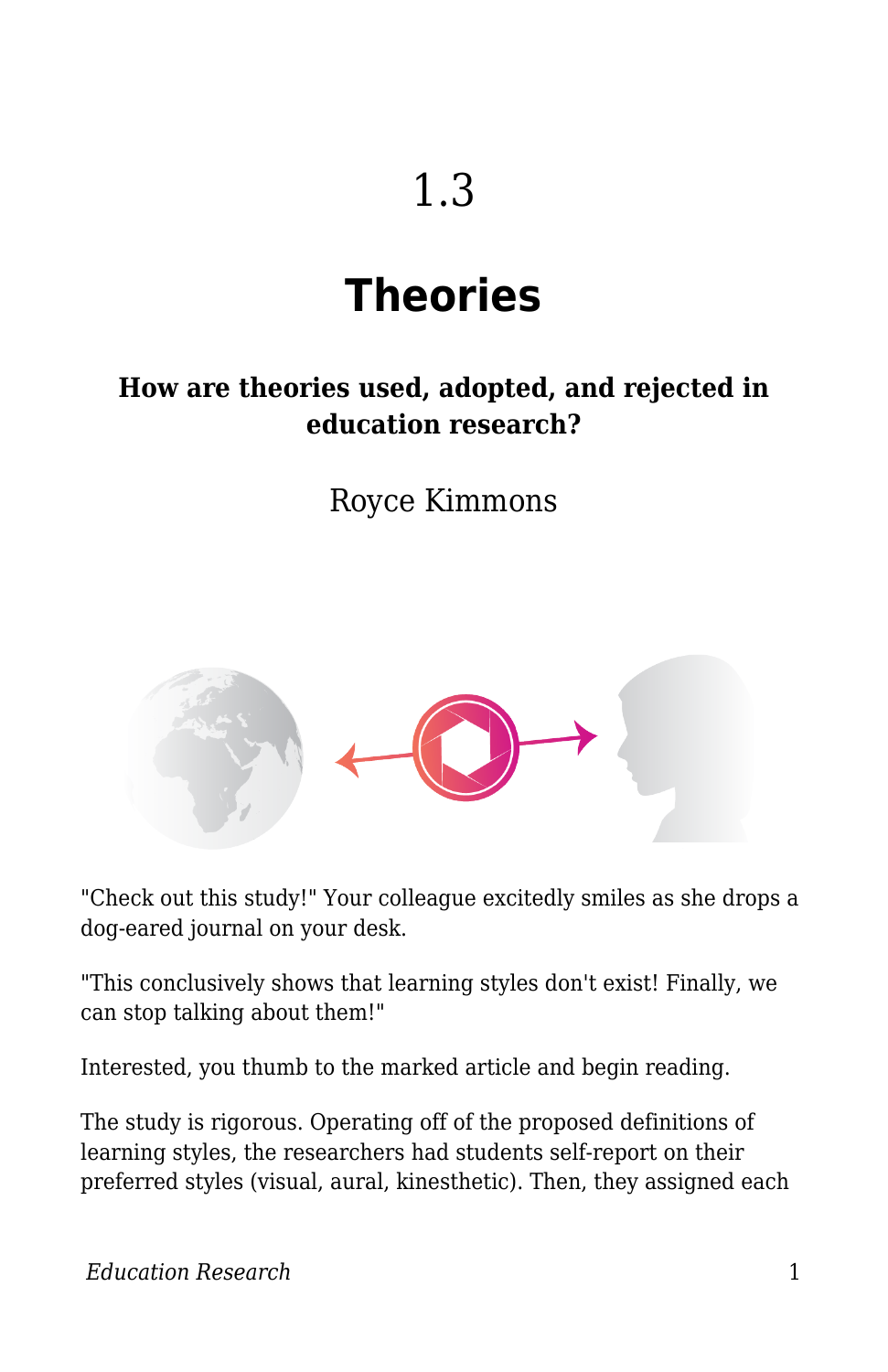student homework materials that taught the lesson's content in their preferred style. They then tested students on their comprehension via a standardized test and compared results to a control group.

Analyzing the results, the researchers found no performance differences between groups, meaning that though students believed they learned in a particular way, how they were presented the information actually didn't matter. The researchers concluded that though we might think we learn in a particular style, teaching to a preferred style actually has no impact on learning.

You close the journal and look back up at your colleague. What is your reaction?

Do you agree? "Yes, learning styles are definitely bunk." Maybe you jump onto Twitter and blast it to your likeminded colleagues. "Finally! Learning styles can die!"

Or do you disagree? "This doesn't completely disprove learning styles. I still think we do learn in different ways." Maybe you dig into the article further, nitpicking the researchers' methods and trying to find holes in their reasoning. "Maybe the homework didn't *actually* align with the students' styles. Or maybe people have difficulty determining their own styles. Or maybe the researchers have a conflict of interest in disproving learning styles." You grasp for whatever rationale you can. Learning styles are true, and it doesn't matter what this study says.

Whether you agreed or disagreed with your colleague in this fictional scenario, the most important question to ask is "*why*?" Why did you agree or disagree? Did you make your decision about learning styles based on your own experiences, on research evidence, on your own biases (e.g., aesthetic preference), or on what the common belief of your community happened to be?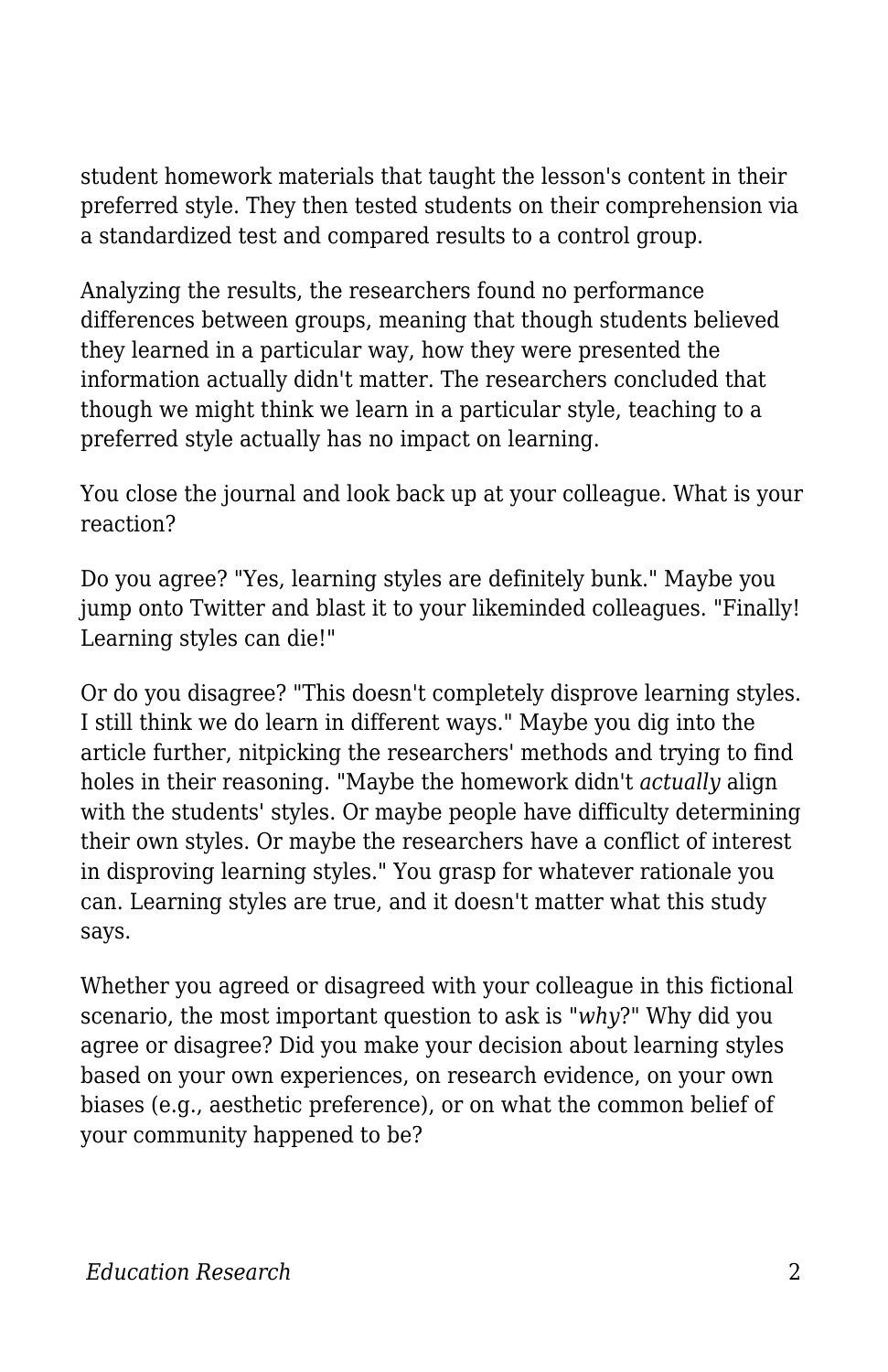#### **Key Terms**

Abduction

A logical inference of a conclusion (or special case of inductive reasoning) that likely follows (but doesn't necessarily follow) from the provided premises and provides a reasonable

explanation of the mechanism by which the conclusion follows. Confirmation Bias

A tendency to interpret new evidences as supporting or confirming existing theories and paradigms (often ignoring contradictory evidence or negative cases).

Consensus Fallacy

A logical fallacy in which it is assumed that something is true because a majority of people believe it.

Degenerative Science

A research programme which either does not make novel predictions or which makes novel predictions that are systematically proven wrong (cf., Lakatos).

Schema

A mental organizing structure that people use to construct meaning and to make sense of information.

Scientific Progressivism

The belief that applying the scientific method has historically yielded positive, fairly-consistent improvement in human understanding and knowledge.

Theory

An explanation of the 'how' or 'why' of particular phenomena, typically referencing existing facts and laws.

I use this example because it's always polarizing among education professionals, and if you believe in learning styles, then you are fairly unlikely to change your stance even after being presented with compelling contradictory evidence (Newton & Miah, 2017). Education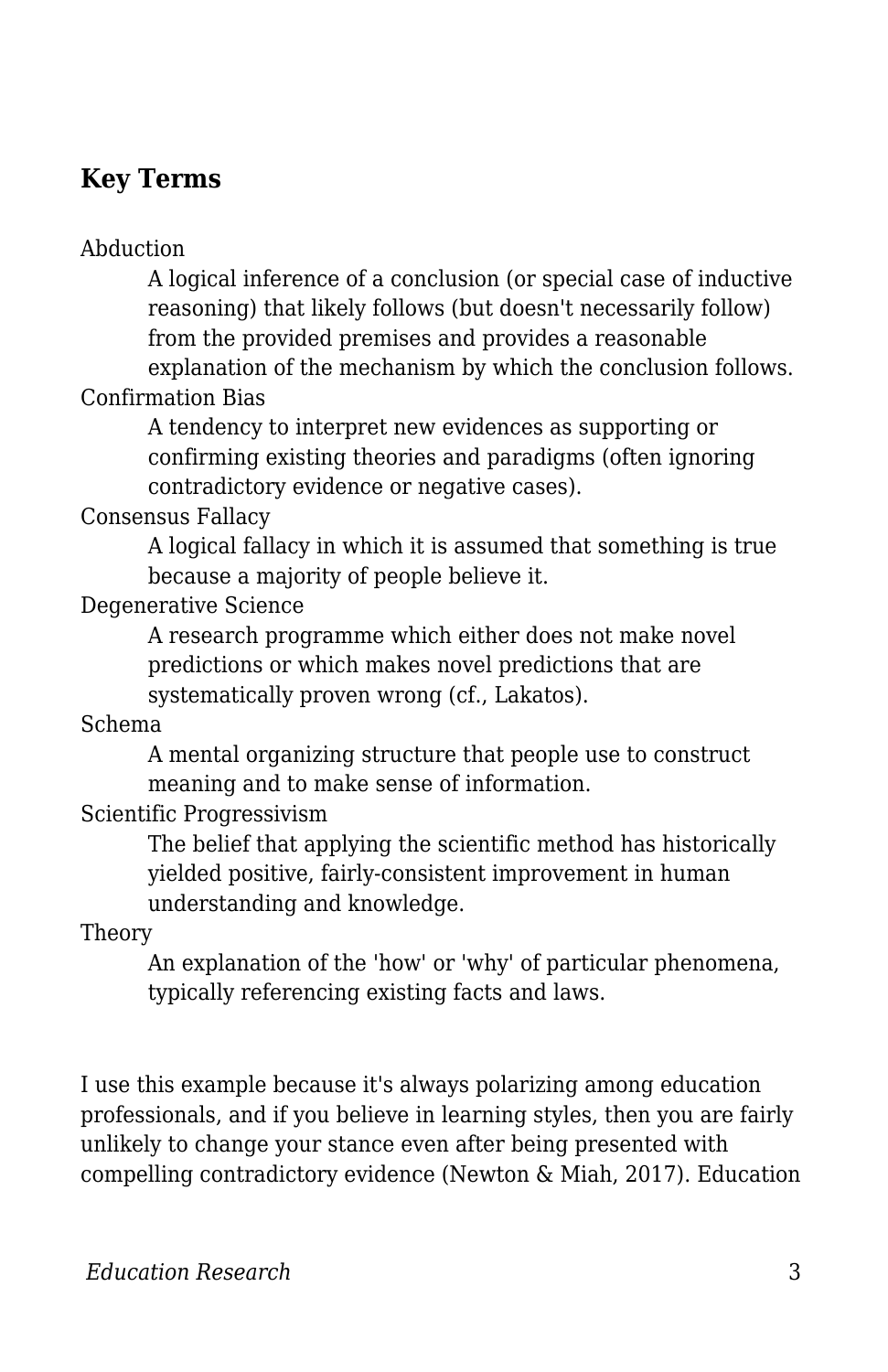researchers generally treat learning styles as a myth, because studies like the one described above have failed to support the theory over and over again (e.g., Husmann & O'Loughlin, 2019; Kraemer, Rosenberg, & Thompson-Schill, 2009; Macdonald, Germine, Anderson, Christodoulou, & McGrath, 2017; Willingham, Hughes, & Dobolyi, 2015), and the strongest scientific evidence on the subject concludes that "there is no adequate evidence base to justify incorporating learning-styles assessments into general educational practice" (Pashler, McDaniel, Rohrer, & Bjork, 2008, p. 105) and that learning styles instruments "should not be used in education" (Coffield, Moseley, Hall, & Ecclestone, 2004, p. 118). Practitioners, on the other hand, such as teachers, generally believe in learning styles and even develop lessons and entire courses around serving the needs of specific learners as defined by their preferred style. And as a gobetween, teacher educators represent more of a mixed bag: some siding with the research and others siding with the received wisdom of classroom teachers.

This type of scenario unfolds daily and is not limited to learning styles. It also is not merely a theory-practice divide, because many fields have competing theories that researchers gravitate toward, bolster, and defend, much like political ideologies and parties. This happens, because we all struggle to know sometimes (a) when to believe a theory, (b) how far to apply a theory, and (c) how to deal with evidence that conflicts with our accepted theories.

I previously introduced the concept of a theory as a narrative, story, or model that researchers use expansively to explain what they observe and experience. Theories are necessary because they allow us to make sense of a messy, irrational, chaotic world, and as such, they serve as a kind of interpreter for our brains or lens for seeing the world in understandable ways, signaling to us what to pay attention to and what to ignore, what to emphasize and what to deemphasize.

Our brains need ways for organizing information, to make meaning,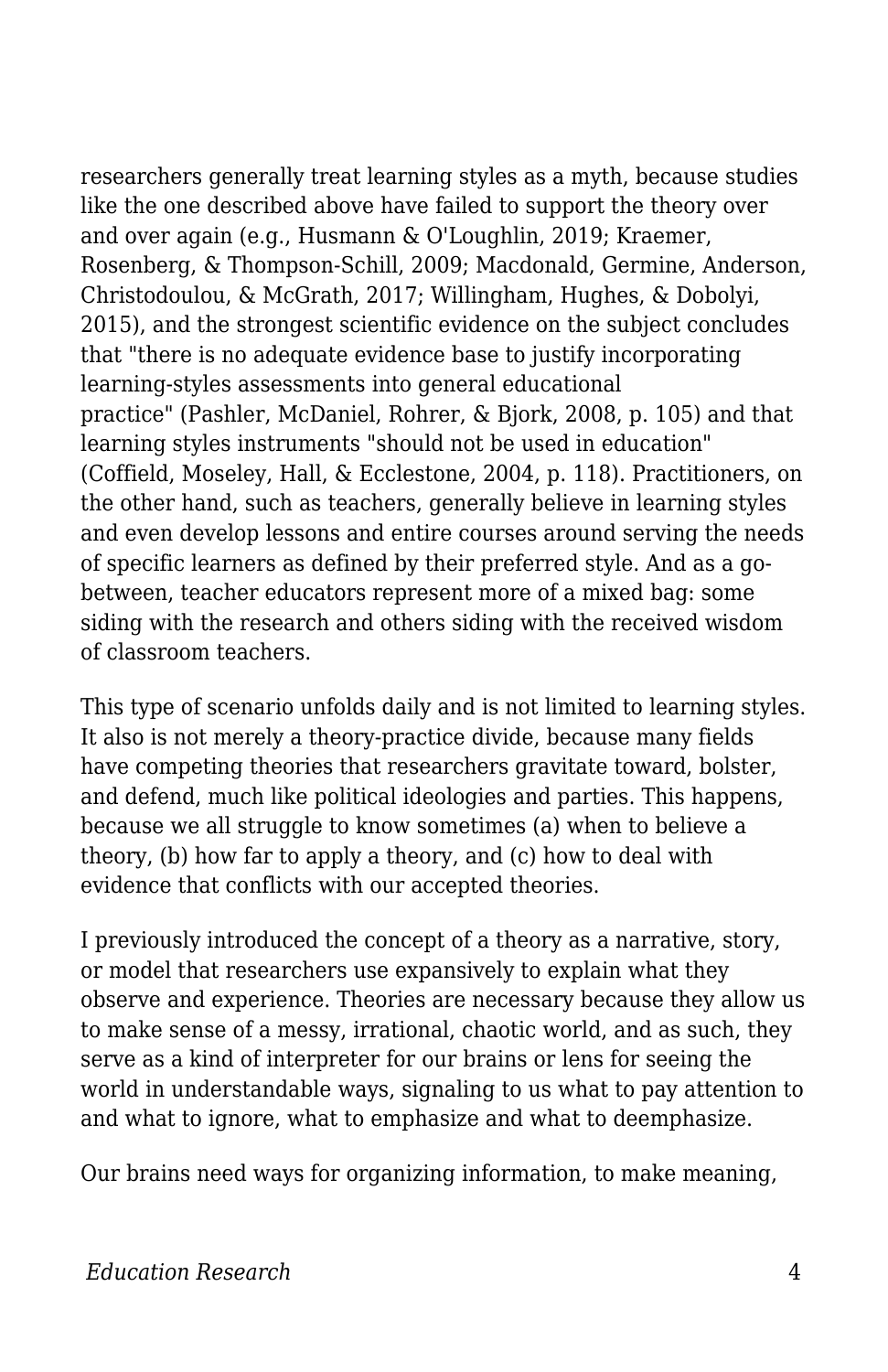and to guide judgments. Consider a painting. A digital camera can copy a painting into a two-dimensional series of colored pixels, but being able to represent the painting digitally is not the same as being able to interpret it (to identify what is in the painting). Similarly, our bodies and brains can experience phenomena, but making any kind of sense of these phenomena requires something to compare it to or some organizing structure (or schema) to place it in. Today an artificial intelligence can take a colored pixel series created by a digital camera and identify faces because it has massive databases of images to compare to that a human has told them represent faces. In this way, the artificial intelligence is using a schema that allows it to make meaning of what it is seeing by comparing it to what it has seen before and using categories or methods of analysis provided to it. Without a schema, the digital representation of the painting would only ever be a series of colors. With a schema of what a face is, though, humans and artificial intelligence alike can begin to see faces in the colors, making meaning of the meaningless.

Theories provide these schemas. They give us meaningful structures and outlines to attach ideas, observations, and experiences to. Without them, we would just have decontextualized and meaningless bits of information, such as an infinite number of pixel colors, but with them, we can organize information in meaningful ways. This understanding is similar to constructivist learning theories, which pushed back against behaviorist and *tabula rasa* views of learning to recognize that any new learning will be dependent upon what we have already learned, influenced by our histories, beliefs, and attitudes toward what we are learning.

In addition, schemas and theories are not static but are expected to adapt, evolve, and grow to accommodate new information and new types of informational relationships to better and more fully understand the world. Science generally operates on this assumption of scientific progressivism, wherein we believe that through observation we can come to progressively know more and more about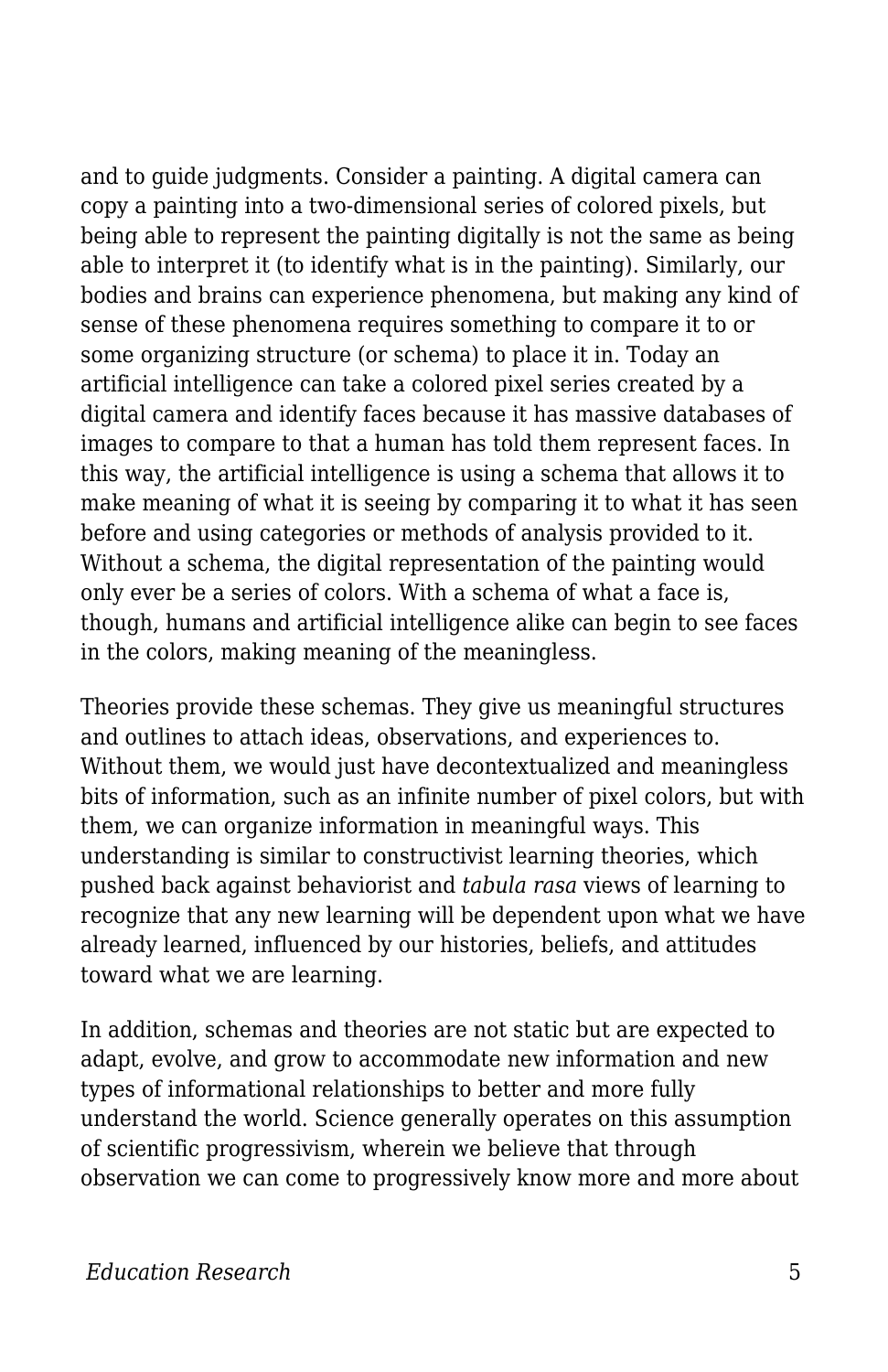the world around us, and by applying the scientific method, we will gradually make our theories and schemas grow and expand, ostensibly until they encompass all truth.

As practitioners apply the scientific method, theories can be tested to see how well they perform, and through subsequent testing, theories can evolve to be more accurate or useful. Thus, scientists typically "view theories as provisional" and as progressing through failure, wherein "the best theory we have now" is expected to "fail in some way and that a superior theory will eventually be proposed" (Willingham, 2012, p. 86). In this view, scientific progress is steady and linear, with subsequent discoveries building upon previous discoveries, ever-moving upward and onward to more accurate understandings of the world. "Good science is cumulative; … [and] science is always supposed to move forward" (Willingham, 2012, p. 95).

## **Theory Building and Revolutionary Crisis Cycles**

However, the actual history of theory building in science, and the concomitant adoption and rejection of theories, paints a messier picture than scientific progressivism generally acknowledges.

For starters, new, important, earth-shattering theories are often created by accident or as bolt-out-of-the-blue moments of inspirational abduction that come to scientists when they are grappling with scientific problems often in mundane settings. The story goes that Archimedes invented his principle of volume while he was taking a bath and noticed the displacement of water his body made, to which he shouted "Eureka!" About 1,900 years later, Newton shouted the same thing when an apple fell on his head, and he had the initial idea for the theory of gravity. In 1669, Hennig Brand accidentally discovered the first chemical element phosphorus while collecting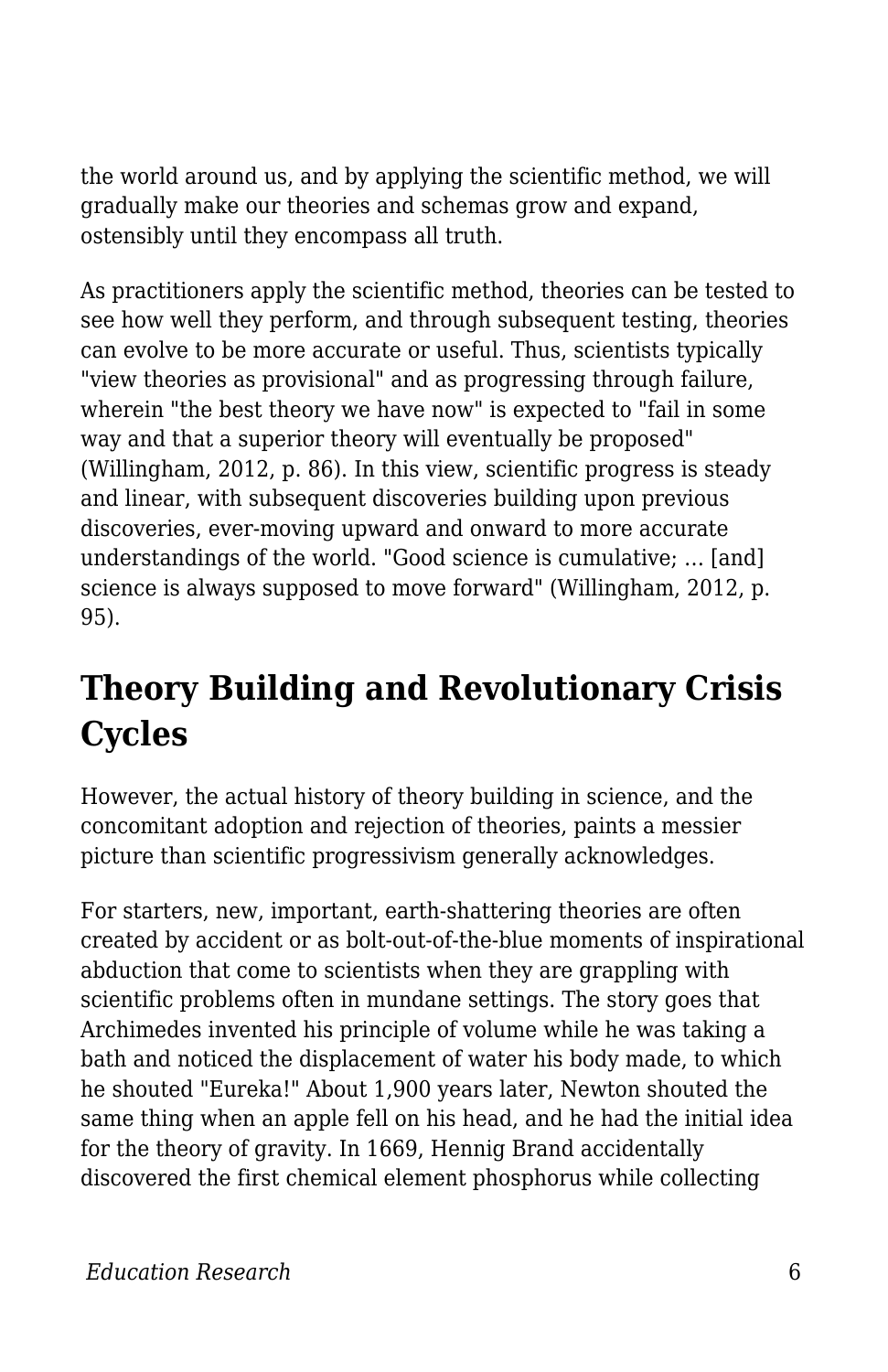bathtubs full of urine (for the purpose of creating gold), thereby paving the way for the discrediting of transmutation alchemy (and his own research program). And Einstein's theories of relativity evolved from thought experiments he had about how light would bend and be perceived if rooms and flashlights were accelerated.

In all of these cases, laws and theories developed out of abductive reasoning, imagination, and chance rather than pure empirical observation or rational proofs. In more recent years, attempts have been made to make theory-building more systematic (such as Grounded Theory, cf. Glaser & Strauss, 2017), but the history of science largely is not a history of one observation rationally stacking onto another. Rather, it represents changes in understanding that came in unexpected, irrational leaps and jarring revolutions rather than calculated, rational steps.

Recognizing this, Thomas Kuhn (1996) famously argued that the history of science is best understood as a series of scientific revolutions between dominant paradigms or theories. (I will explore paradigms more deeply in subsequent chapters, but for simplicity, I will equate *paradigm* with *theory* here.) In progressivist views, science increases knowledge incrementally over time (cf. Fig. 1), but in the revolutions view, knowledge may build slightly over time as scientists operate within current theories, but such progress is slow and necessarily comes to an end (once the theory reaches its explanatory limit). At that point, revolutions in theory are required to move knowledge-building forward.

Under this view, most of the day-to-day work of scientists operates firmly under the assumptions of preexisting, dominant theories, which Kuhn refers to as "normal science." But, such work always has a ceiling that it cannot pass, because the dominant theory will prevent scientists from learning anything beyond what the theory already allows for. At this point, for progress to continue, a radically different theory must be proposed.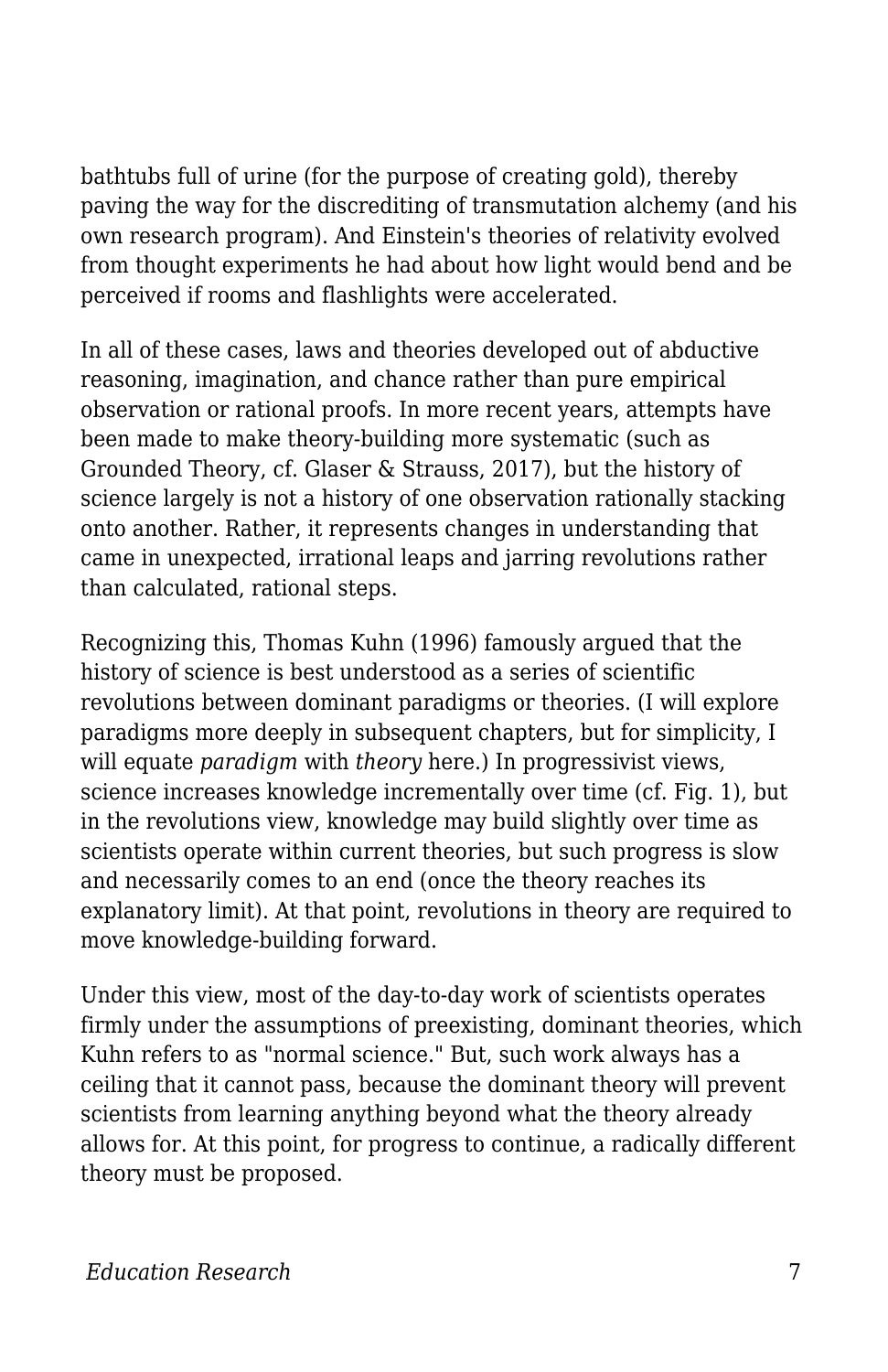

Fig. 1. A depiction of scientific knowledge-building over time through the lens of progressivism vs. revolutions

Though Kuhn has often been mischaracterized as being a relativist, his explanation has a clear structure and pattern, which scientists have historically followed, and this applies to education researchers as well. Essentially, researchers will persist in using existing theories until a crisis to the theory arises. If the crisis is serious enough, then they will look for competing theories (or create new ones) only if the alternative is better able to deal with the crisis than the current theory. Such "paradigm shifts" to new theories are painful but necessary for scientific progress to continue.

To illustrate how the crisis cycle works, Figure 2 walks you through the questions that a researcher would ask while using a theory in their day-to-day activities of normal science. All goes well until an anomaly arises. In this case, the researcher must consider whether the anomaly is explainable by the current theory; if so, then she should stay with the current theory. If not, she should consider whether the anomaly is trivial or important; if it's trivial, then she should stay with the current theory. If it's important, then a crisis has arisen, and the researcher must decide whether the crisis has to be dealt with now or whether it would be okay to postpone dealing with it later (perhaps when better tools are available). If it must be dealt with now, then she must consider whether the original theory could be modified to address the anomaly; if so, then she should remain. If not, then she should consider whether any other theories might exist that better explain the anomaly. If so, then she should make a paradigm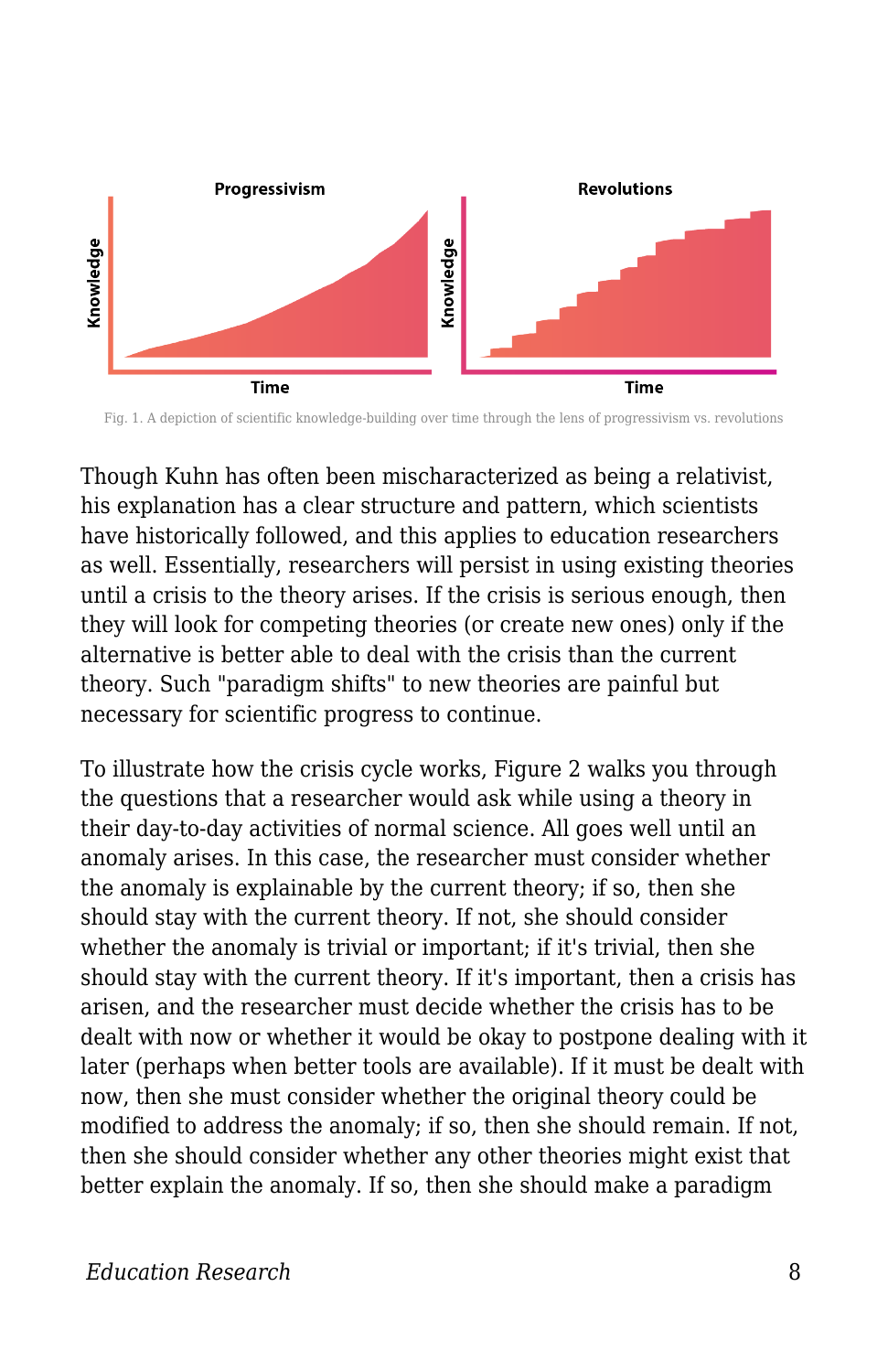shift to the alternative theory. If not, then she should get in the business of theory generation and decide if she can abductively provide a better theory that accounts for the anomaly (and everything else that the current theory accounted for) in a better manner. If so, then she should shift to her new theory, but if not, then she should stay with the current theory.



Fig. 2. An application of Kuhn's historical crisis cycles to our own theory adoption, creation, and rejection

By going through this process, researchers will generally adopt a conservative approach to maintaining the *status quo* of current theories and will only shift to new theories if there is a clear, present, and vital need to do so (prioritizing the avoidance of Type I errors to Type II errors). But this also means that new ideas and theories are (at least in theory) met with skepticism unless there is a clear need for them. After all, why propose a new theory of learning, identity, curriculum development, or social interaction if our current theories are working fine? And why reject our current theories if there are no better alternatives to move to?

Though the use of theory is necessary for doing research, this state of affairs in how we adopt and reject theories leads to a number of problems that education researchers need to be aware of, including the consensus fallacy, confirmation bias, degenerative science, the Barnum effect, and irrationality. After addressing each of these problems, I'll then close the chapter by providing some guidance on how education researchers should responsibly adopt or reject theory and highlight what some key components of good theory might be.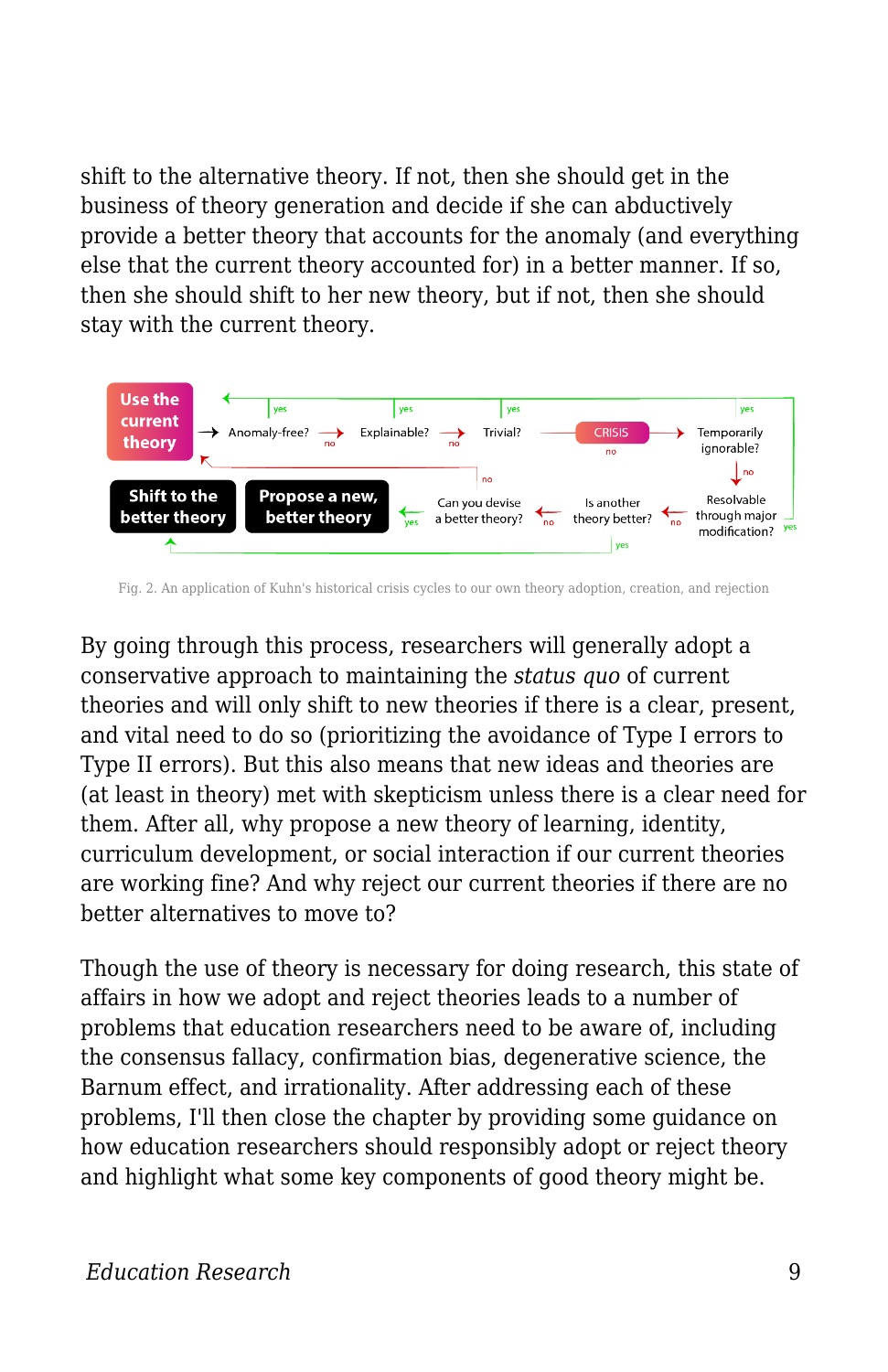### **Learning Check**

The revolution view of scientific progress proposes which of the following:

- a. There is no such thing as scientific progress
- b. Science progresses over time
- c. Science progresses through steady, incremental improvements
- d. Science progresses through paradigm shifts

According to Kuhn, which of the following must happen before a theory is rejected?

- a. An anomaly (or conflicting evidence) to the theory must arise
- b. The theory must enter a state of crisis
- c. The scientific community must reach a consensus regarding the theory's ability to account for emerging evidence
- d. A better theory must be proposed

### **Consensus Fallacy**

A consensus fallacy simply means that people can mistakenly believe that a conclusion is true based on its popularity or that given two options we should go with the option that is more popular. The problem with the consensus fallacy is obvious: the truth of any claim has nothing to do with its popularity, and major advancements in science historically happen when alternatives rise up in opposition to popular theories (such as Copernican heliocentrism challenging geocentrism).

Popularity itself is not evidence, but though this truism is obviously reasonable in its finite applications to logic, in the messy, complex real world of research we do often rely upon consensus for moving forward. For instance, many arguments used in popular media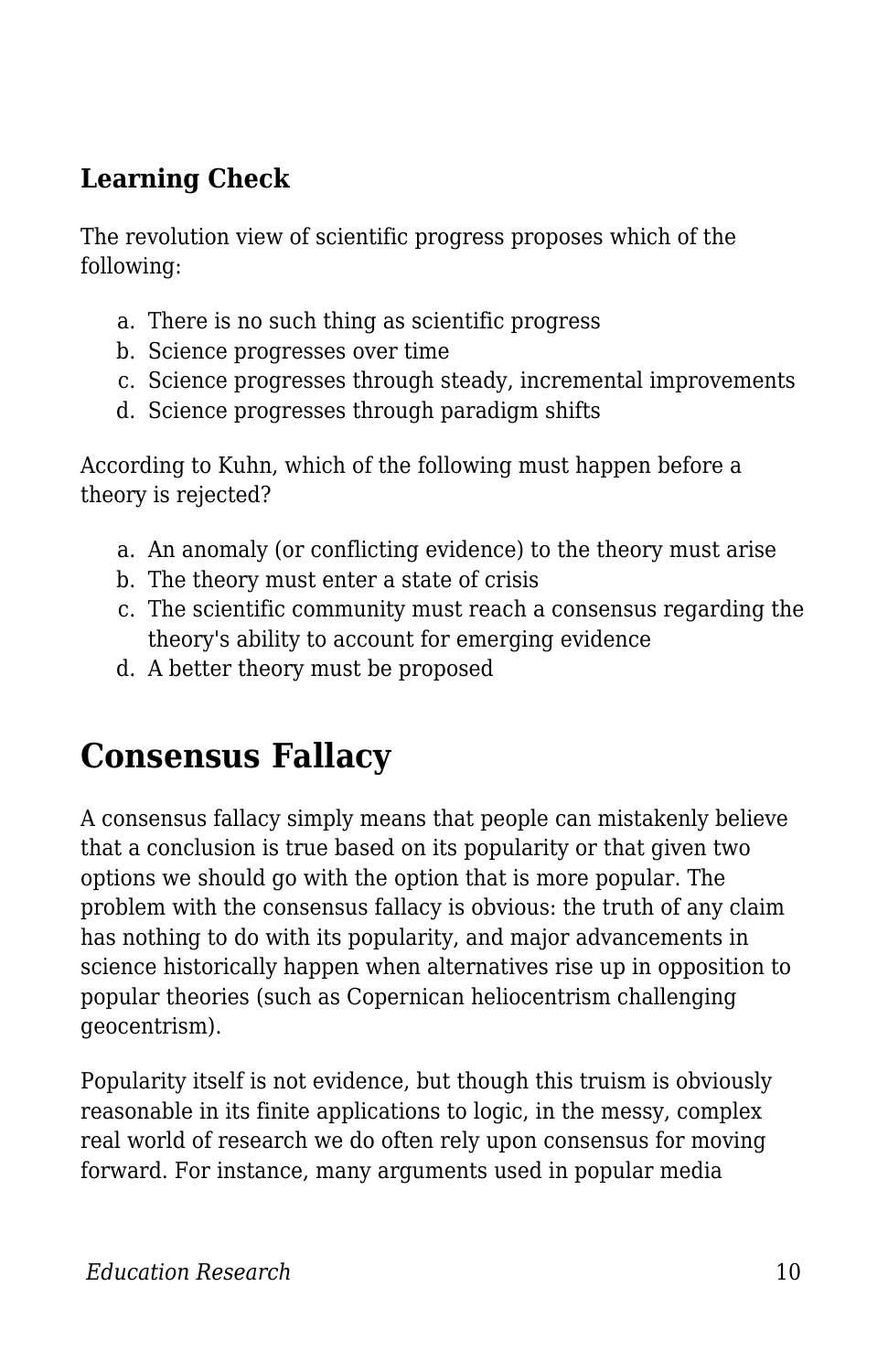supporting the theory of anthropogenic climate change use premises like "97% of climate scientists agree that human carbon production is causing glacial melting." Or, in the case of learning styles, "most teachers believe in learning styles, so they must exist." The structure of such an argument is that if most experts or practitioners agree on something, then it must be true. However, we wouldn't make the same argument in other settings, such as "65% of Americans believe in the supernatural, so the supernatural must exist."

One rationale for this discrepancy is that in highly technical fields popularity amongst experts is used as a proxy for evidence when nonexperts might struggle to know and weigh the evidence themselves. Not everyone has access to all the data points and not everyone has the training necessary to interpret the data in reasonable ways, which means that we may at times feel justified in relying on consensus among experts to guide us when the field is too esoteric (e.g., not everyone sees what goes on in a teacher's classroom) or complicated (e.g., not everyone can weigh historical temperature data points across the globe).

But, this still isn't a completely satisfying answer, because we wouldn't think that every argument made on expert consensus would be valid. "Most theologians believe in God, so God must exist," is as ridiculous as "Most mathematicians believe that trigonometry is essential for leading a fulfilled life, so all kids should be taught it." Another similarly absurd argument would be "Most evolutionary biologists do not believe in God, so God must not exist." If someone made these arguments to me, I'd probably respond with something like this: "Of course theologians believe in God, and mathematicians believe in the importance of math! That's their jobs! That's what they're paid to do!" That is, even in the case of expert opinion, we don't always believe that consensus is an appropriate proxy for evidence, especially when the expert's position or theoretical assumptions conflict with their ability to give unbiased guidance on a particular topic or when experts overstep the limits of their expertise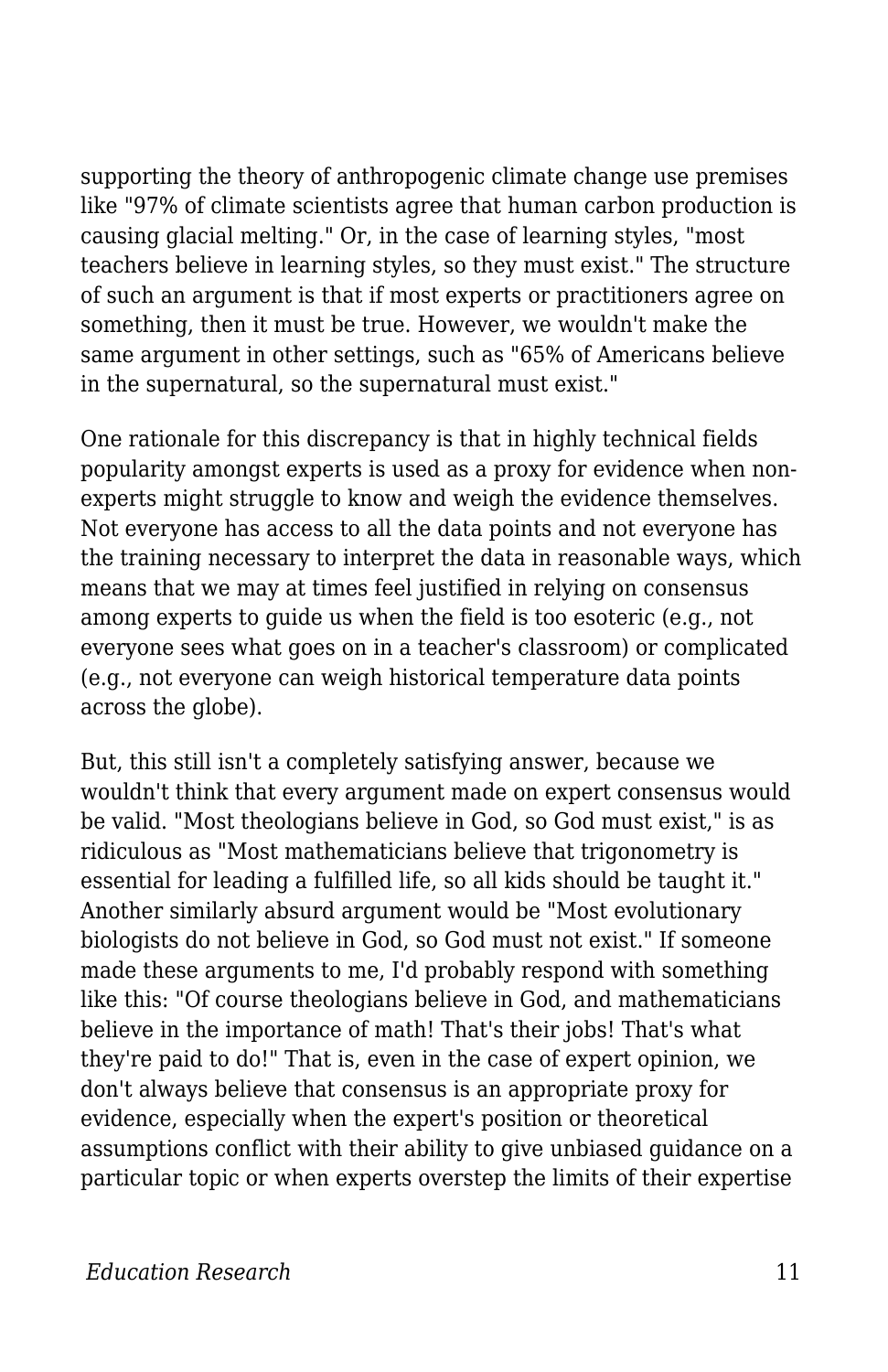(such as evolutionary biologists making metaphysical claims or mathematicians making claims about social needs and wellbeing, cf. Feyerabend, 1975).

Thus, if we are relying upon consensus in research, we should at least ensure (1) that the experts we rely upon are qualified to draw the conclusions they are drawing (and are not overstepping their bounds), (2) that the theoretical assumptions, biases, and conflicts of interest they are subject to in their positions are not negatively influencing their ability to draw reasonable conclusions, and (3) that we only treat consensus as a shorthand proxy for evidence and not as evidence itself (meaning that counter-evidence should be carefully considered).

In practice, researchers rely upon the expertise of others to make complex projects possible. If, for instance, I am trying to make a smartphone app to teach kids how to read basic words, I should of necessity rely upon the expertise of early childhood literacy colleagues to inform its pedagogical design. However, I would not rely on their expertise to supplant my own in matters that draw upon my own realm of expertise, such as privacy, usability, database architecture, and so forth.

This all means that in our own fields of expertise, consensus should never be a determining factor of whether to accept or reject a theory, because (as experts) we should be aware of and be able to weigh evidence regarding the theories before us, and we should never treat any theory as being beyond critique merely because our colleagues believe it. Yet, we should also exercise some level of intellectual humility with regard to the limits of our own expertise and recognize that soliciting and relying upon consensus among experts in other fields may be a practical necessity.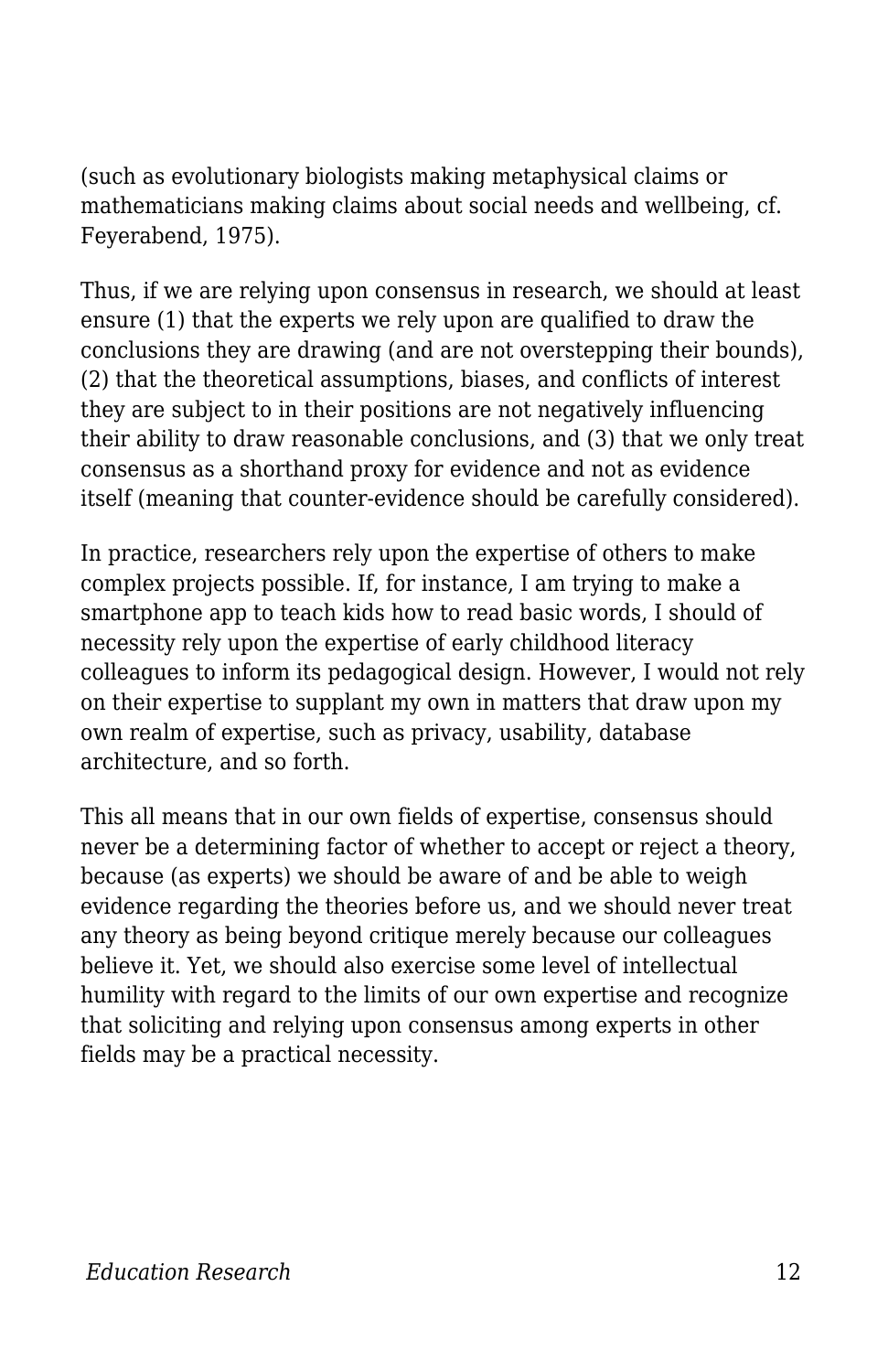### **Learning Check**

Which of the following would be examples of the consensus fallacy?

- a. 98% of climate scientists agree that anthropogenic climate change is occurring, so global warming is real
- b. Most people believe in God, so God must exist
- c. Microbiologists study single-cell organisms and agree that organisms act for their own genetic survival, so all of human action, morality, and decision-making is the result of selfinterest and genetic survival
- d. Most teachers believe in learning styles, so learning styles must be an accurate explanation of how people's brains work

If we are going to commit the consensus fallacy to accept a conclusion (without fully weighing and understanding the evidence ourselves), what should we ensure?

- a. That the conclusion agrees with our biases
- b. That the group making the consensus has legitimate expertise
- c. That the conclusion does not overstep the limits of the group's expertise
- d. That the conclusion is not merely an expression of a fundamental bias of the group

## **Confirmation Bias**

Confirmation bias means that if we already believe a theory, then we will tend to collect and interpret evidence that agrees with the theory while ignoring evidence that contradicts it. Kuhn (1996) explained that scientists fall into this trap with theory when they "take the applications [of the theory] to be the evidence for the theory, the reasons why it ought to be believed" (p. 80). They do not recognize that what they observe will be dictated by what they are expecting to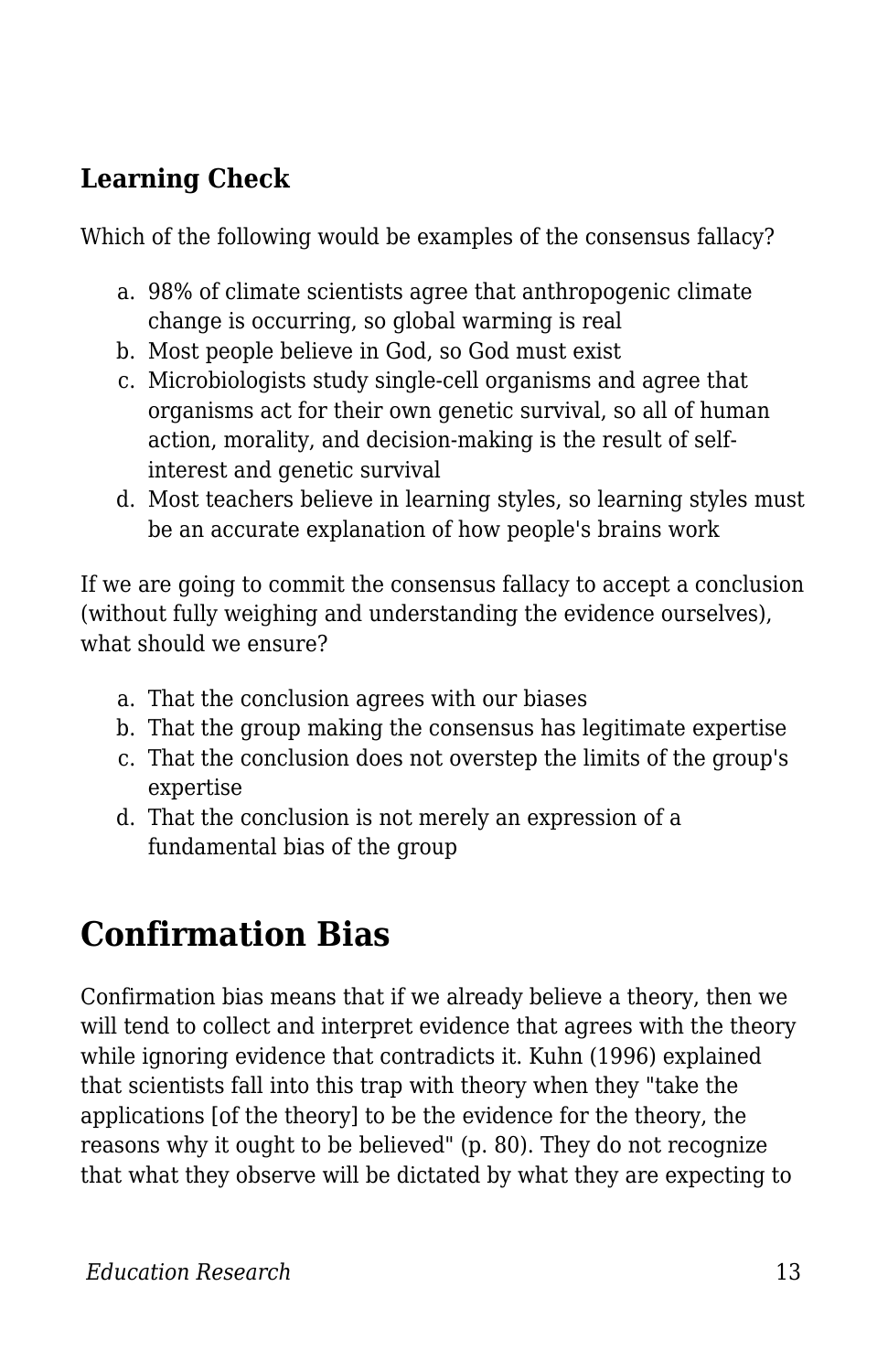observe. This prevents the emergence of "alternative interpretations" or the discussion of "problems for which scientists have failed to produce theories," meaning that whole swathes of phenomena are ignored or pigeonholed in inappropriate ways (p. 81).

This has been a major and ongoing problem in theoretical psychology and has reverberations in the education literature, as experimental results that did not conform to behaviorist models were typically ignored, or tests were modified until results conformed with them (Greenwald, Pratkanis, Leippe, & Baumgardner, 1986; MacKay, 1988). In response, both psychology and education produced competing models (e.g., cognitivism, constructivism, social constructivism) to address important phenomena being ignored or inappropriately explained by behaviorism (e.g., higher-order reasoning, individual differences). This problem of confirmation bias inherent in operating from any dominant theory suggests that practitioners will only see in the world that which their theories allow them to see and also thereby suppress new ideas as being "necessarily subversive of [the accepted theory's] basic commitments" (Kuhn, 1996, p. 5).

To illustrate, let's circle back to learning styles. If I'm a teacher that believes in learning styles, I will begin to classify my students (at least in my mind) according to these styles and will use observations in my classroom to solidify both my classifications and the theory itself. If I notice that Juan does better at a test that has illustrations, I might think "hmm ... Juan must be a visual learner." If I then give a lecture, and Juan falls asleep, I might think "hmm ... Juan is definitely a visual learner because he was just not drawn into the aural modality of the lecture." If I show a video, and he falls asleep again, then I'll definitely be convinced: "Yes, Juan is a visual learner. All the evidence proves it!"

If a colleague then shows me an article debunking learning styles, I'll protest the findings on the basis that I know that learning styles exist,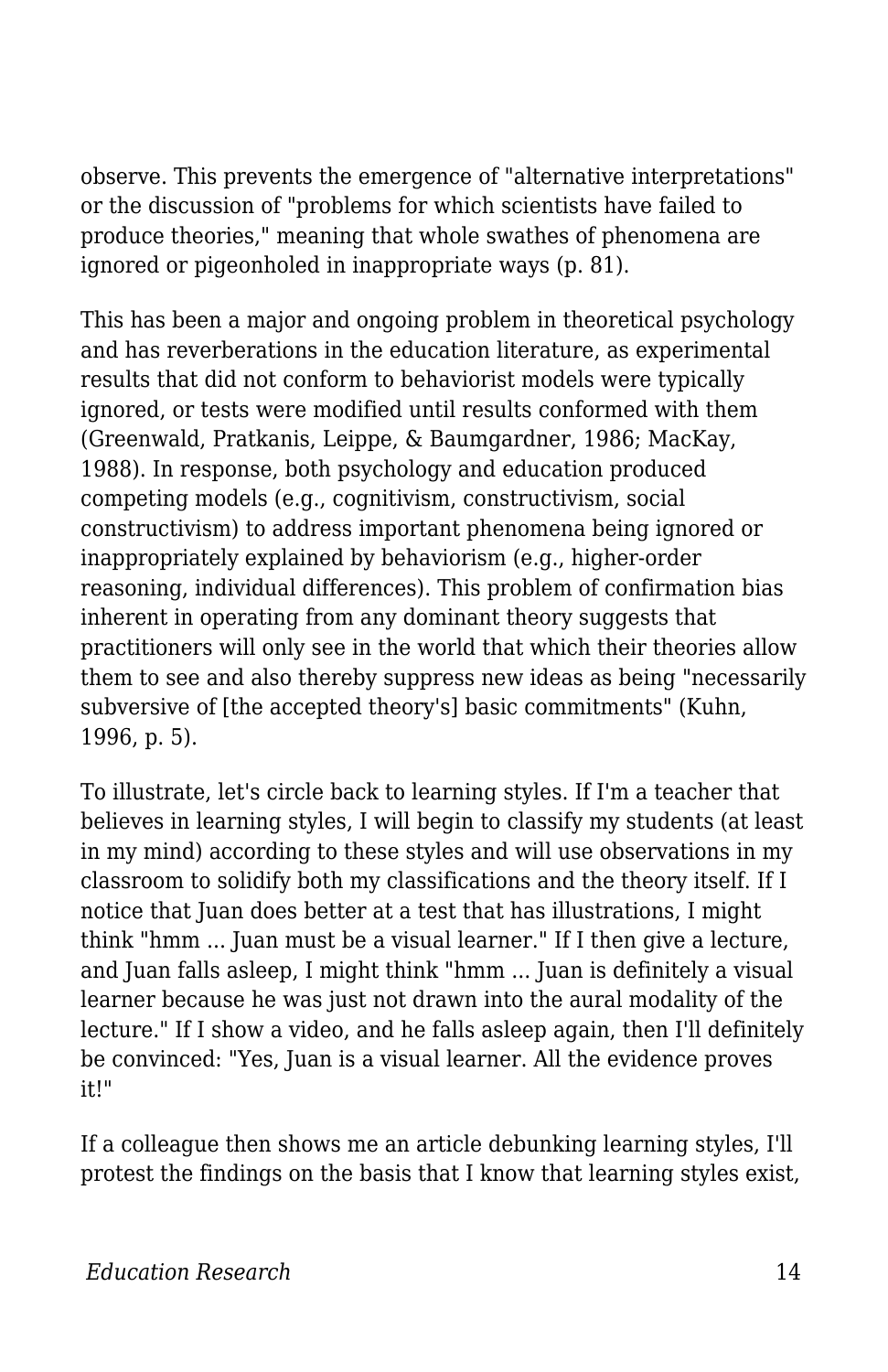because Juan is an obvious example of a student who has a clear learning style. Never mind the fact that these observations could have been explained by any number of other theories and facts, like that Juan's language proficiency is struggling, that he had less sleep than his classmates the night before, or that I'm simply a boring lecturer. I have seen a learning style manifested in Juan because that is what I was looking for. The theory has, therefore, manipulated my observations and confirmed itself through that very manipulation.

This phenomenon is not unique to learning styles or to education. We all generally tend to find examples of whatever it is we're looking for. If you believe in God, you'll see evidence for God. If you believe in phrenology, you'll see evidence of how people who have wronged you seem to have similarly-shaped heads. If you believe in astrology, you'll witness how your zodiac sign affects your life (and ignore how it doesn't). If you believe the world should be just, you'll see evidence of injustice. If you believe the world is inequitable, you'll see evidence of inequity. In this way, theories are powerful lenses that let us find whatever it is we are looking for, just as a microscope allows us to find a bacterium or a telescope allows us to find a star.

It's not bad that theories allow us to see things; that's what they're supposed to do. What is problematic, though, is when we rely upon what the theory is showing us as the guiding evidence for why we should believe the theory. Theories that are self-confirming have a circular logic that doesn't make them amenable to outside verification or critique.

In response to this problem, Popper (1959) and other criticorationalist philosophers of science argued that the scientific enterprise must critically evaluate its relationship to the world and the limits of empirical observation alone. Turning science on its head, Popper argued that the testing of a theory can only occur after the theory has been accepted and that such testing must rely upon logical falsification rather than evidence-building.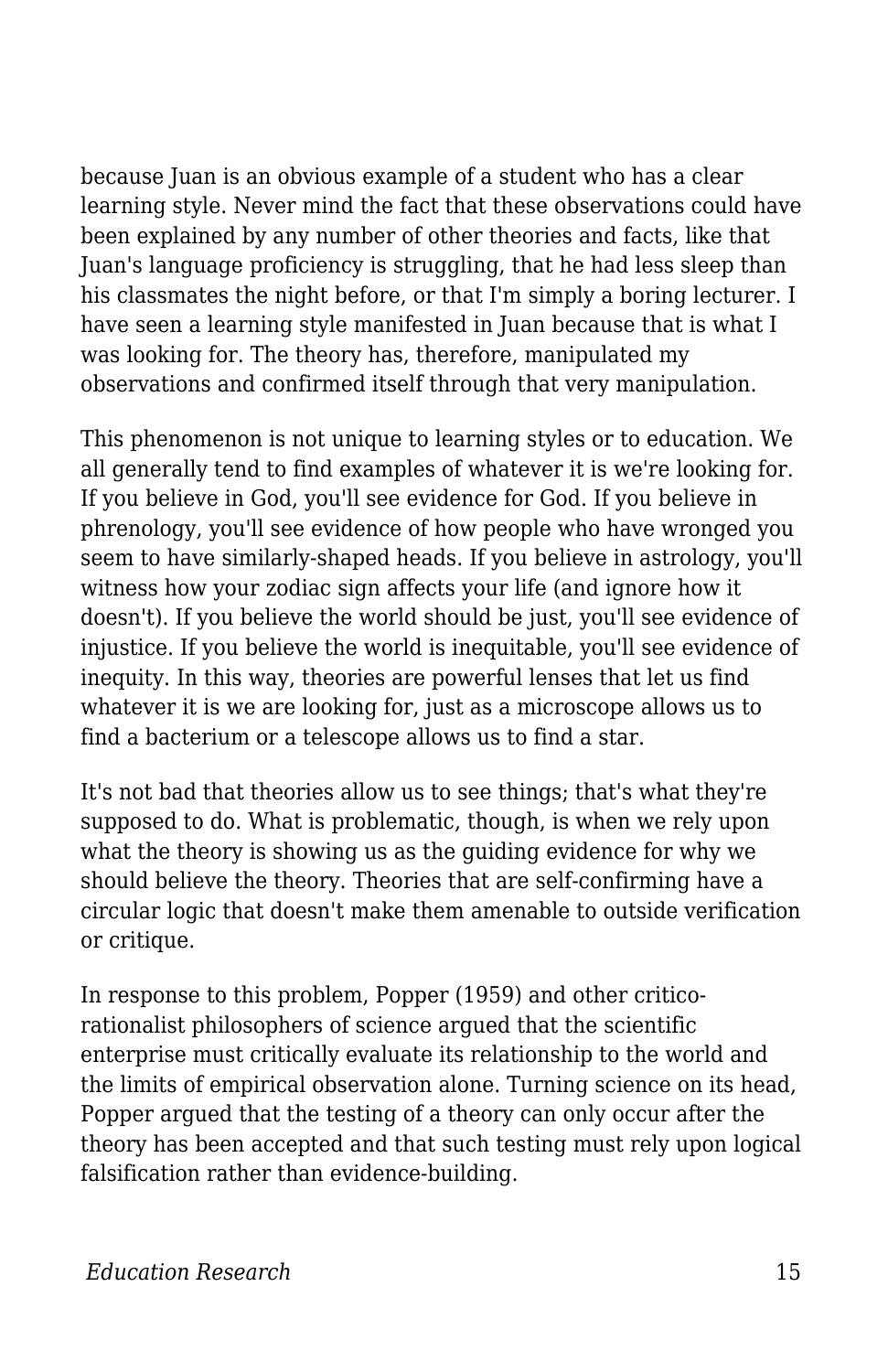Unlike non-scientific methods of inquiry, Popper explained that scientific theories must be amenable to the rules of logic and that logical tests may be applied to specific statements implied from a theory to "falsify the whole system" (p. 56). In this way, singular anomalies contradicting theories could be used to test a theory's strength and either disprove the theory or limit its universalizability. From this perspective, to be scientific, a theory must reveal testability (i.e., provide predictions that could be proven false), and the less a theory provides testability, the less it should be trusted as a good scientific theory.

This process of falsification, Popper argued, is a more sure way of determining the accuracy and value of a theory, because any theory can explain the world when it has the power to shape what we see through it. Good theories, though, make a prediction that we can test to see if the theory is false. Theories that don't make predictions, then, are non-scientific. Theories that make predictions that turn out to be true represent good science for the time being but may be proven false in a future prediction. But theories that make predictions that turn out to be false are rejected as untrue.

Thus, evidence in favor of the theory doesn't matter in determining its scientific value. All that matters is whether the theory contradicts itself by predicting things that are proven false, and if it makes no predictions that could be proven false, then it is a non-scientific theory.

In the case of learning styles, we can make very clear predictions of what should happen if learning styles exist, which allows the theory to pass Popper's falsifiability criterion, making it a scientific theory. We could, for instance, expect that if learning styles exist, then teaching students to their preferred styles *should* produce learning improvements. If this prediction doesn't pan out in rigorous studies, though, then, based on the requirement of falsification, we would have a strong justification to reject the theory, because it has been proven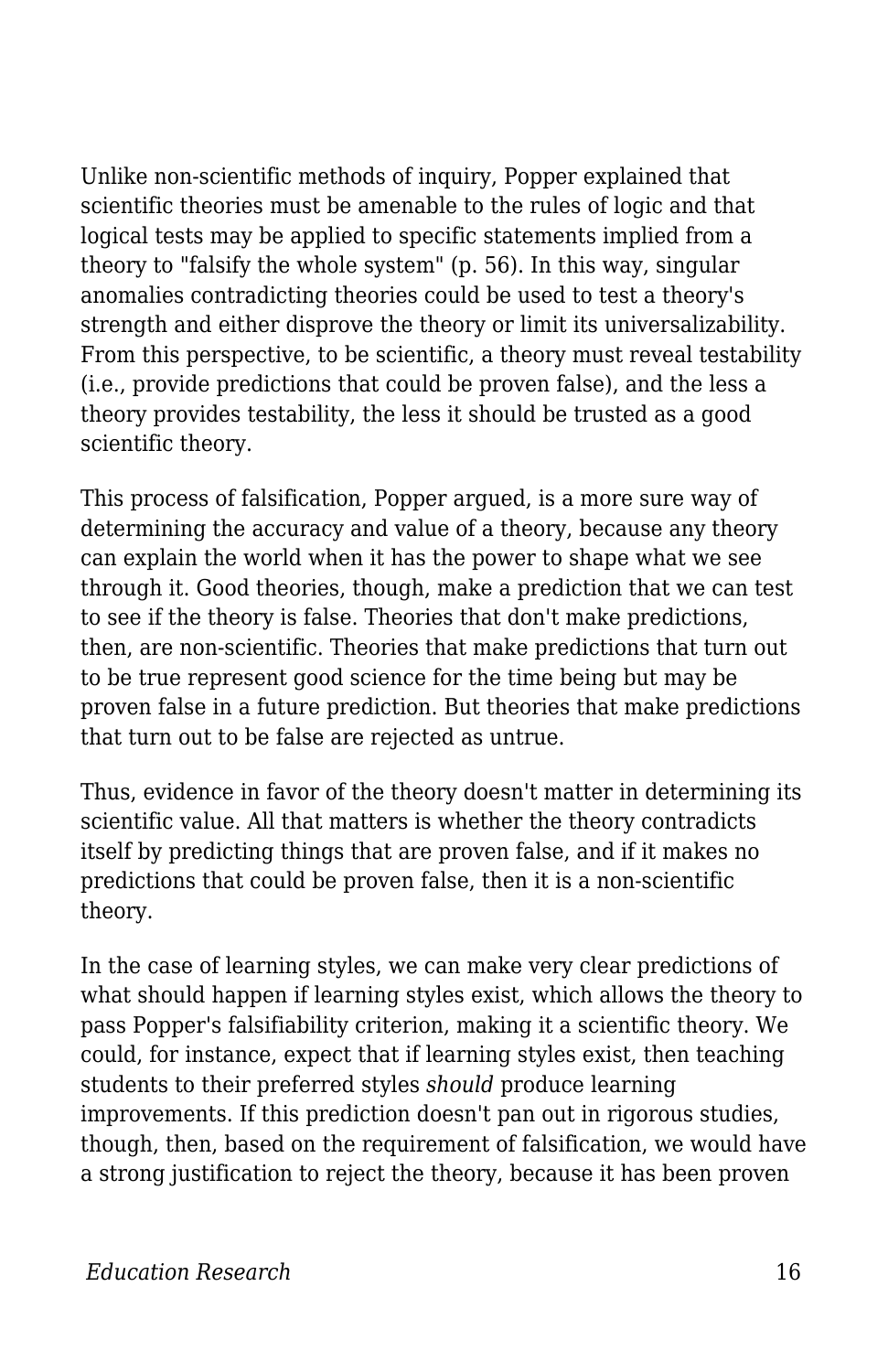inaccurate no matter how much confirmatory evidence we might have collected along the way.

#### **Learning Check**

According to Popper, what is the central characteristic of "good" scientific theories?

- a. They can be proven true
- b. They can be proven false
- c. They can neither be proven true nor false
- d. They are found to be useful

### **Degenerative Science**

The main critique for Popper's falsification criterion is that it sets "unrealistic standards for sound science" in many practical settings (Mercer, 2016, p. 1) and that he was making an argument for how science *should* be done in a purist form rather than how it is done in practice. Addressing the issue of falsification directly, Kuhn (1996) explained that "if any and every failure to fit [a falsification] were ground for theory rejection, all theories ought to be rejected at all times" (p. 146). Similarly, Mulkay and Gilbert (1981) explained that "Negative results ... may incline a scientist to abandon a hypothesis, but they will never require him to abandon it, on Popper's own admission. ... Thus the utter simplicity and clarity of Popper's logical point are lost as soon as he begins to take cognizance of some of the complexities of scientific practice and as soon as he makes the transition from his ideal scientific actor to real scientists engaged in research" (p. 391).

In other words, Popper idealistically gave a single negative result the power to topple an entire theory that might have mountains of confirmatory results, but in the real world, scientists balance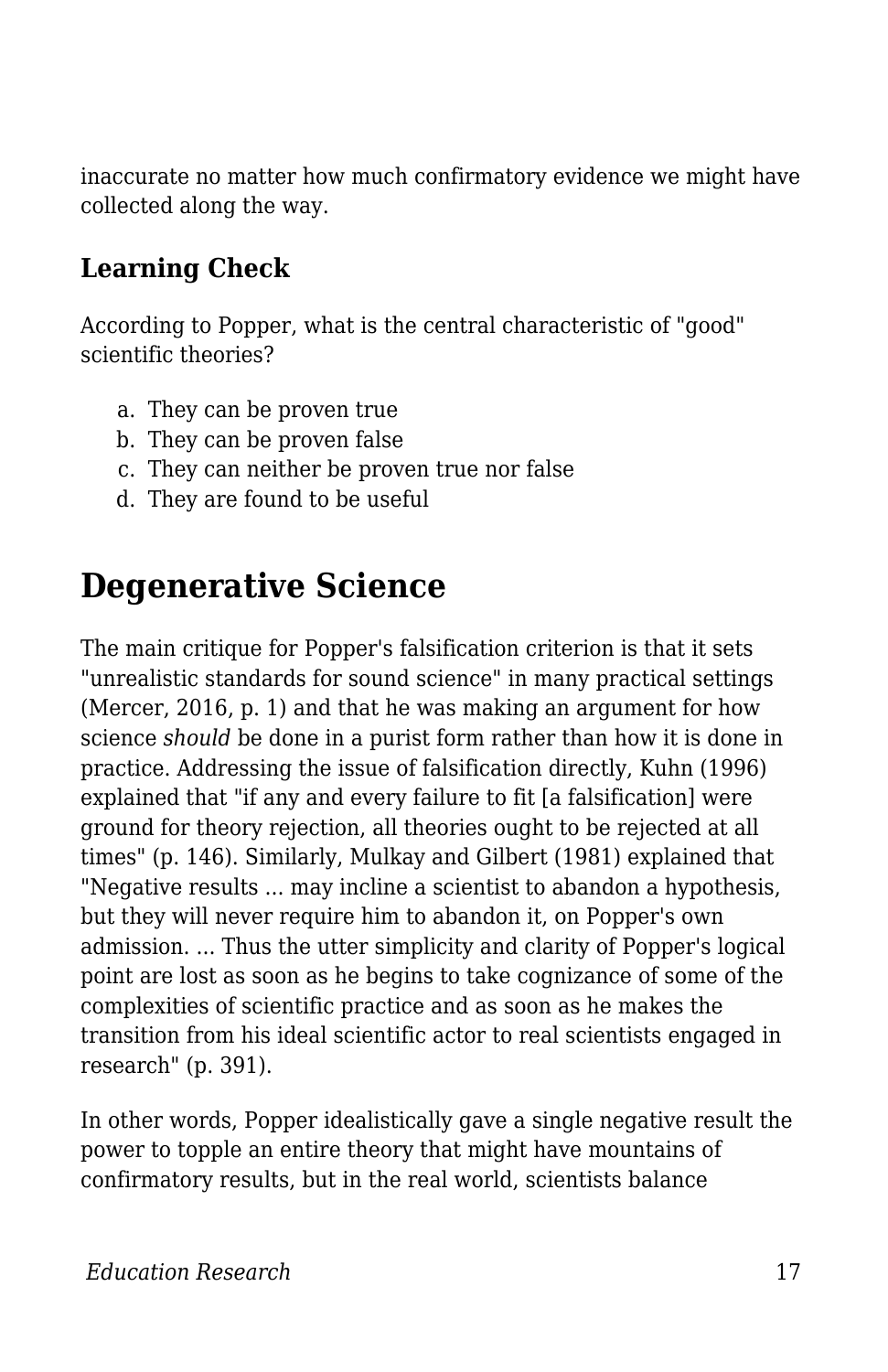falsifications and confirmations in a complex way to determine how long to responsibly stay with a theory that is starting to show some negative results.

Following a similar strand of reasoning, Lakatos (1974) argued that asking whether a theory is true or false is the wrong question. Rather, theories, like lenses, are tools for seeing novel things clearly and therefore can only either be progressive (empowering us to learn and see more) or degenerative (not empowering us to learn and see more). Falsification still plays a role in this classification but is seen more as a holistic or continual check on the overall health of a theory.

To explain, one example Lakatos gave was a comparison of two prominent theories from divergent fields: Marxism and Newtonian physics. As a once young Communist leader himself, Lakatos considered himself a disciple of Marx and zealously directed many Communist efforts in Hungary until he was forced to flee the country under Soviet threat. He took refuge in the United Kingdom, becoming a Cambridge professor and a prominent philosopher of science and mathematics. Revisiting Marxism in his later life, Lakatos (1974) explained:

Has … Marxism ever predicted a stunning novel fact successfully? Never! It has some famous unsuccessful predictions. It predicted the absolute impoverishment of the working class. It predicted that the first socialist revolution would take place in the industrially most developed society. It predicted that socialist societies would be free of revolutions. It predicted that there will be no conflict of interests between socialist countries. Thus the early predictions of Marxism were bold and stunning but they failed. Marxists explained all their failures: they explained the rising living standards of the working class by devising a theory of imperialism; they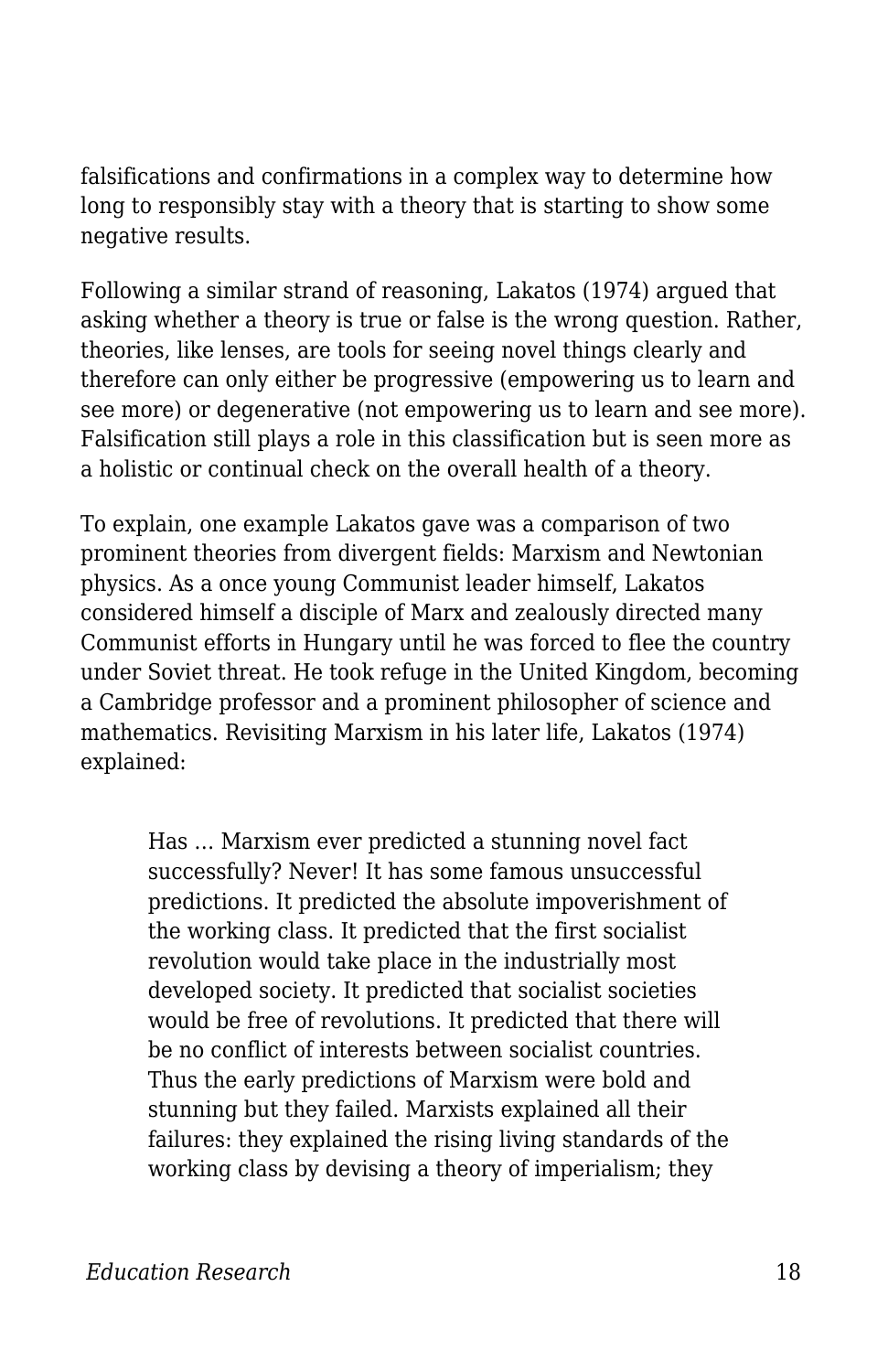even explained why the first socialist revolution occurred in industrially backward Russia. They "explained" Berlin 1953, Budapest 1956, Prague 1968. They "explained" the Russian-Chinese conflict. But their auxiliary hypotheses were all cooked up after the event to protect Marxian theory from the facts. The Newtonian programme led to novel facts; the Marxian lagged behind the facts and has been running fast to catch up with them.

Lakatos considered the Marxism of his day to be degenerative science, because it consistently predicted novel facts that did not come about, and rather than rejecting the theory, adherents would devise *ad hoc* explanations for why the predictions failed, essentially propping up the theory with makeshift addenda.

Newtonian physics, on the other hand, made novel factual predictions that could not have been arrived at without the aid of the theory. And they were consistently confirmatory, making it a progressive theory for scientific work.

To apply this same principle to education research, it may be too purist of us to follow Popper's falsification criterion too strictly, discounting a theory simply because it provided one false prediction. However, as theories are applied over time a pattern of falsification can emerge that should be troubling for researchers. For instance, if studies emerge showing that predictions made by learning styles are false, then we might explain away one or two false predictions on the basis of misapplication or extraneous factors ("auxiliary hypotheses" according to Lakatos), but if predictions continue to fail, then we should question the progressive value of adhering to a theory that is obviously degenerative in its predictive capabilities. This is especially true when alternative theories might exist that can more accurately and consistently explain results, such as multimodality, selfdetermination, and a host of others in the case of learning styles.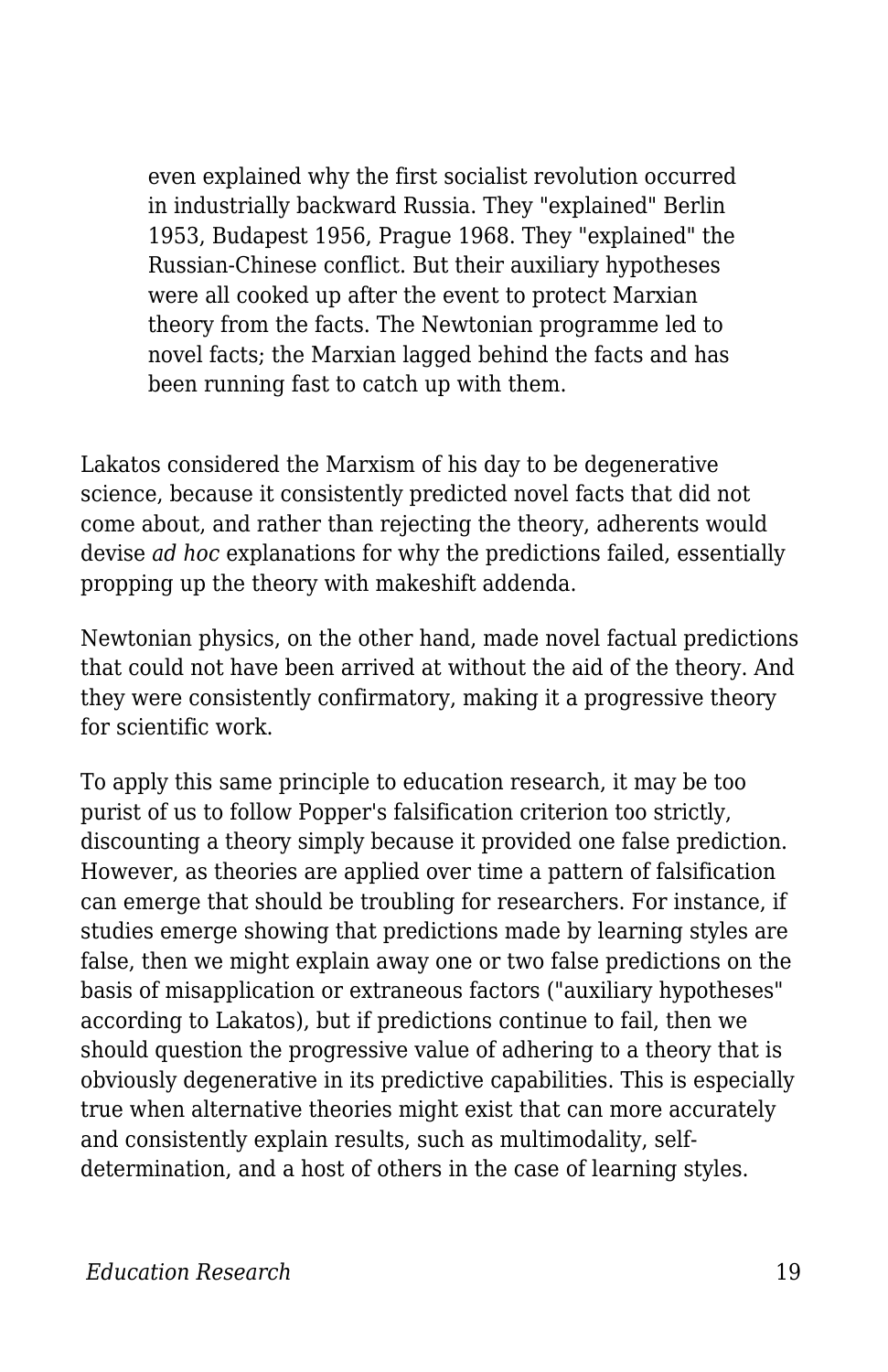#### **Learning Check**

According to Lakatos, what is the central characteristic of degenerative scientific theories?

- a. They make a true prediction
- b. They make many true predictions
- c. They make a false prediction
- d. They make many false predictions

### **Either/Or Fallacy**

Building off of this last point, just as the world is complex and messy, there might be a variety of theories that we could employ to explain anything that we see in it, meaning that there might actually be many proposed theories that can explain any given phenomenon. For this reason, by focusing too heavily on a single theory and ignoring multiple alternatives, researchers can also quickly fall into an either/or (or false dichotomy) fallacy, where they assume that there are only two possible theoretical explanations for a given phenomenon.

This may sometimes be done as a persuasive tactic that education researchers use to bolster support for their own theoretical stances rather than an actual scientific error. In Kuhn's scenarios, there are always two competing theories — the dominant theory and the challenger — and the dominant theory will carry the day unless the challenger can show a capacity to outperform it in predicting and explaining the world. In education research, though, researchers are often hard-pressed to articulate what the dominant theory they are trying to respond to may be.

For this reason, you will rarely see critiques of formal theory in education research but will rather see veiled references to "the *status*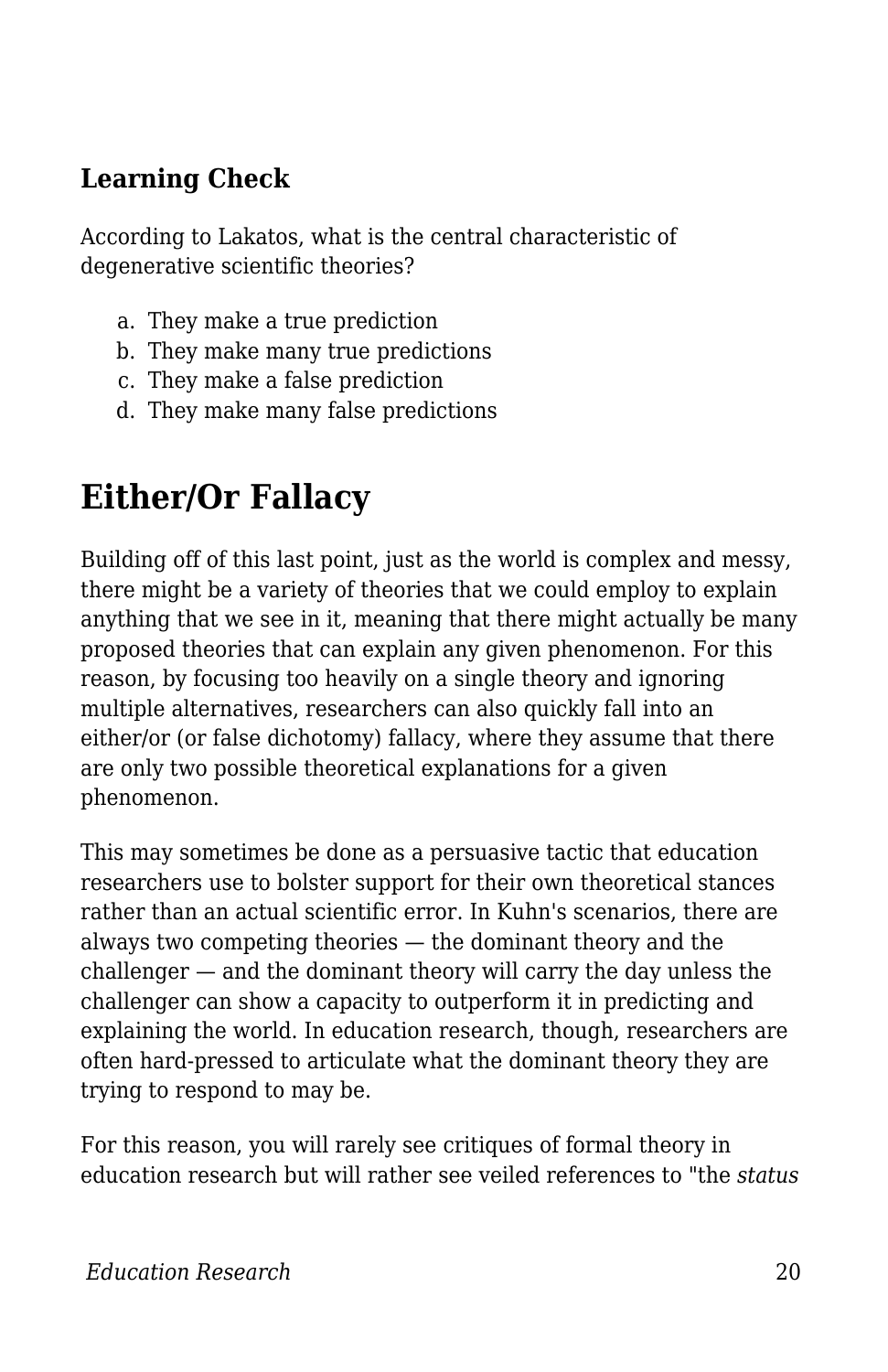*quo*," "one-size-fits-all," "lecture-based," "pencil-and-paper," or "industrial model," or researchers will use a nondescript catch-all term like "traditional" to serve as a strawman counterpoint to their proposition. This is often done to carve out a place for new theoretical approaches without seriously considering what the state of the field actually is, thereby ignoring theoretical plurality and alternative explanations.

To refer back to learning styles, if you showed me falsifying study results of the theory, I might respond incredulously with an either/or retort like "So, you think kids are all the same?!" Or, "You think we should just use one-size-fits-all curricula?!" Or, I might ignore the results and heroically proclaim that "I don't care what the so-called studies say; I'm going to differentiate for my students' diverse learning needs anyway." Yet, in doing so, I'm not showing a commitment to differentiation but merely a commitment to one, limited theory of differentiation, and my strategy for bringing up the alternatives I did would be to claim that any approach that ignores learning styles ignores the needs of students.

However, learning styles is not the only theory that empowers us to view students as unique individuals with unique needs. Given three diverse students — Juan (a first-generation, Christian, undocumented, English language learner from Guatemala), Suzy (a white, atheist, middle-class introvert), and Sofu (a physically active extrovert and child of Christian refugees from Nigeria) — it would be absurd to assume that these three students have the same learning needs or that they will respond identically to stories you read or videos you watch in class. But, it is also equally absurd to assume that the biggest differences between these students will be that one prefers pictures (visual), one prefers words (aural), and one prefers physical movement (kinesthetic). That is, learning styles theory is not flawed because it requires us to differentiate for student needs; rather, it is flawed, because it does not require us to differentiate enough in ways that matter for our students. It ignores socioeconomic, historical,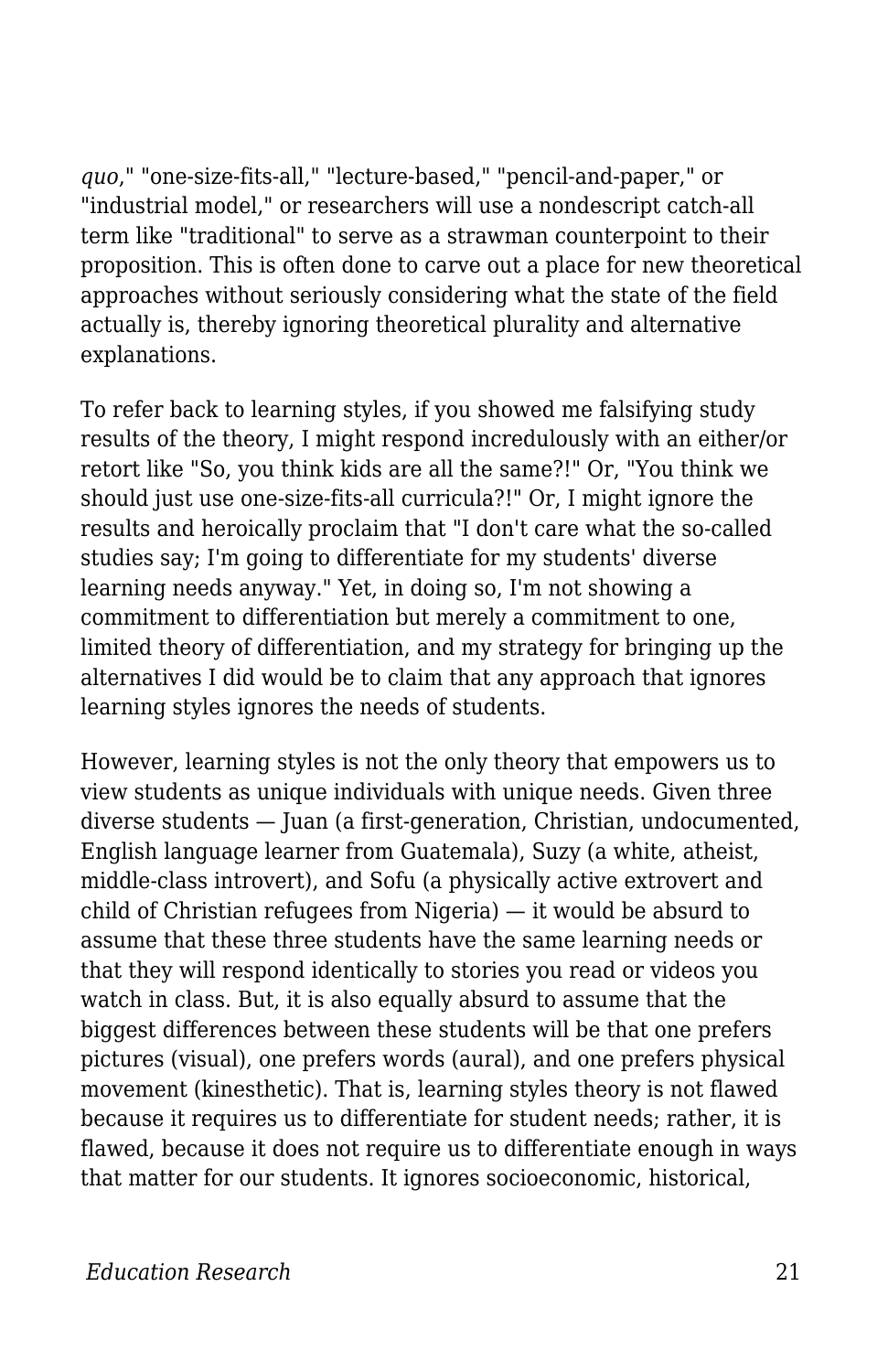language, and a variety of other factors that will influence a student's ability to learn.

Yet, whenever theory is brought up either in research or in more general contexts, specific theories are typically only compared against vague, Bogeyman-like alternatives. Perhaps this happens at times because we do not know what the alternatives actually are, but at other times it seems that such phantasmic comparisons are made for simple persuasive effect.

### **Barnum Effect**

Another important and related problem with theory adoption borrows from a common psychological phenomenon known as the Barnum Effect. Named after the famous showman P. T. Barnum, the effect explains a technique charlatans, such as magicians, mediums, and crystal ball gazers, use to convince people that they have special powers and insightful knowledge about strangers' lives. They do this, in part, by purportedly telling strangers "secrets" that only they should know by actually making broad, generic statements about human nature and experience that could relate to anyone.

For instance, a psychic medium might tell a client that she "longs for freedom," "doesn't like to feel suffocated," and "is focused on success," and the client might believe that the medium has special powers of insight because she keenly feels these statements to be true about herself. She would likely leave her session feeling energized and convinced that "yes, I am a woman who longs for freedom," not realizing that each of these statements is true for just about anyone and that she is being duped into building unjustifiable trust in the medium. In such situations, victims passionately believe the charlatan, because the statements are universally true, generic, and obvious, and because they align with the victims' biases and assumptions about the world. And once they believe that the charlatan has a gift of divination, they will gradually become less and less critical of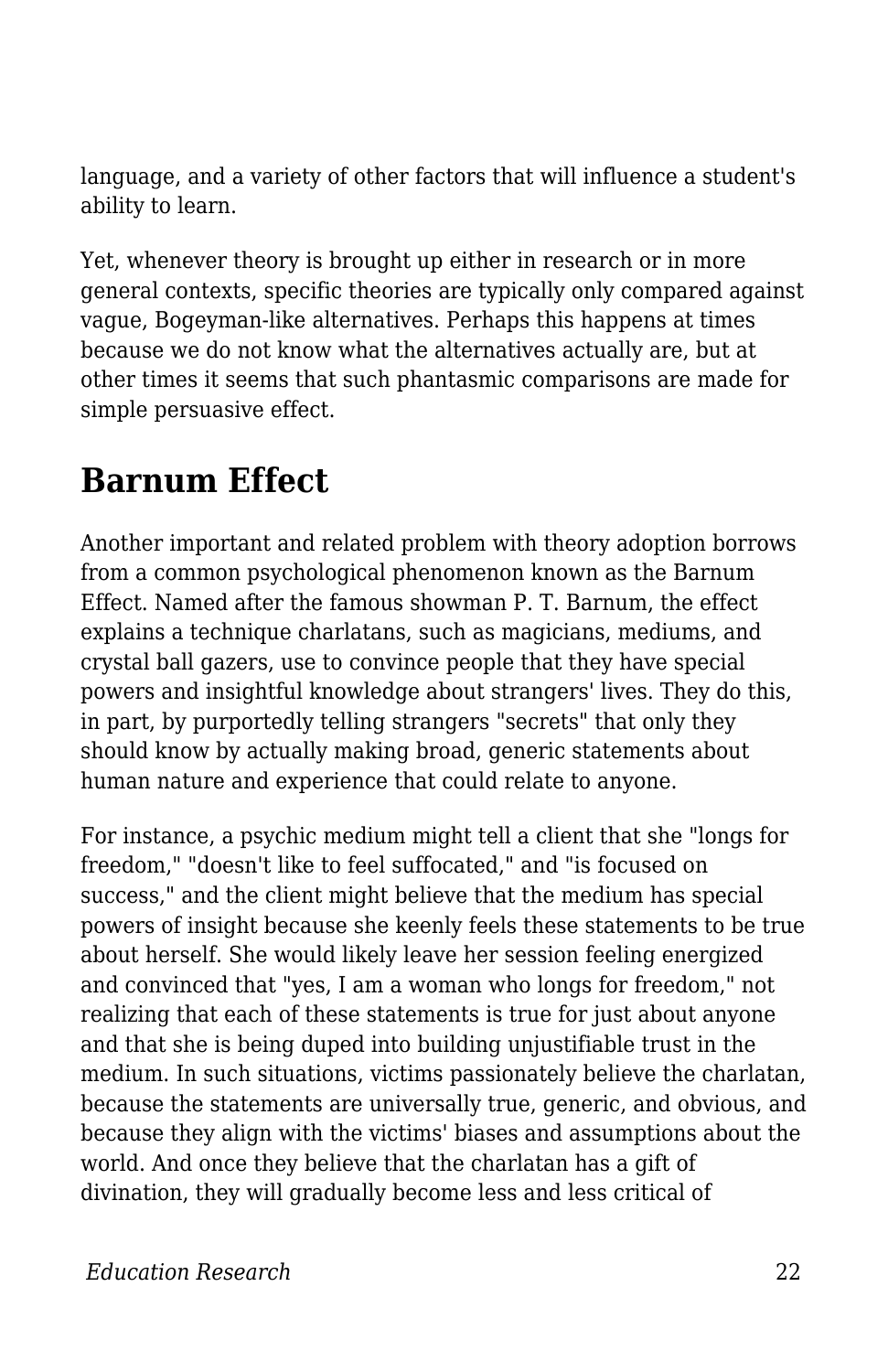subsequent statements.

Theories in education research can be structured in this same fortunecookie-like way. Broad theories can be proposed that are generic and are impossible to refute, not because they are strong and accurate but because they are fluid, generic, and untestable. In other words, vagueness leads to a false perception of accuracy, and once we believe in the generalist theory, we begin to uncritically accept any addenda taught by adherents of the theory as inspired and also obviously true.

Learning styles is an interesting case of this, because individual scholars who propose the theory can be quite descriptive and precise in their formulations (making connections between specific styles and activity in particular areas of the brain), but among companies that provide commercial products to schools for testing and addressing learning styles, articulation tends to be broad and unfalsifiable (e.g., "kids are different and have different needs"). Once generalist theories are believed, though, all sorts of addenda can be appended without critical review, such as the adding of learning style upon learning style until people begin uncritically accepting that some students are inherently "naturalistic," some are "philosophical," some are "intrapersonal," *ad infinitum*, without any reasonable evidence other than that they have passionately bought into the base, generalist theory.

Proponents of many generalist theories can fall into this same trap, such as feminism, critical race theory, and Marxism, where adherents might believe in the obvious generalist theory (e.g., "that the sexes should be socially, economically, and politically equal") and then might also uncritically believe more specific applications, manifestations, or addenda to the theory without reasonable confirmatory evidence or legitimate consideration of contradictions (e.g., "that girls' outperformance of boys' in reading and writing must be a result of patriarchal oppression" or "that the prevalence of plant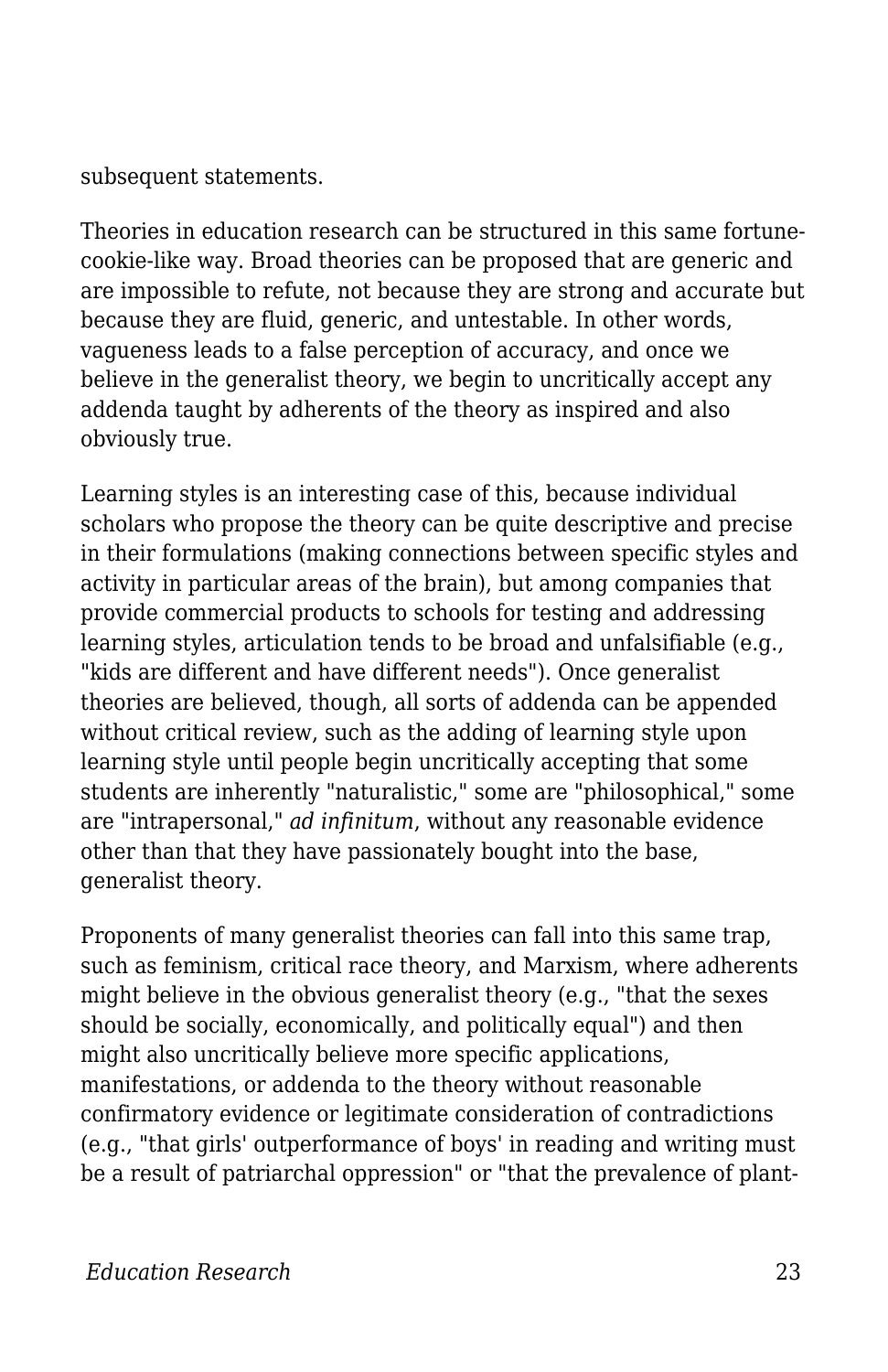based allergies is the result of human misogyny against female trees").

In contrast, Kuhn explained that theories must be limited in "both scope and precision" in order to be useful (Kuhn, 1996, p. 23). Applying this to education, Burkhardt and Schoenfeld (2003) argued that "most of the theories that have been applied to education are quite broad. They lack what might be called 'engineering power' ... [or] the specificity that helps to guide design, to take good ideas and make sure that they work in practice." (p. 10) For these reasons, "education lags far behind [other fields] in the range and reliability of its theories," because we have overestimated the strength of our theories and allowed them to have too broad of a scope (p. 10). This leads to a precarious situation wherein we might uncritically believe any eventuality or formulation of a generalist theory simply because the base theory is so obviously true.

### **Learning Check**

To avoid the Barnum Effect, theories in education research should be:

- a. Broad and generalist
- b. Focused and specific
- c. Useful and progressive
- d. Accurate and universal

## **Irrationality**

And finally, we may also be influenced to adopt or reject a theory for purely irrational reasons, such as intuition, hunches, opportunism, and aesthetics. Feyerabend (1975) argued that rather than being an aberration, this is actually the historical norm of science, wherein revolutionary new theories have regularly been adopted and proliferated for no other reason than that they appealed to "valuable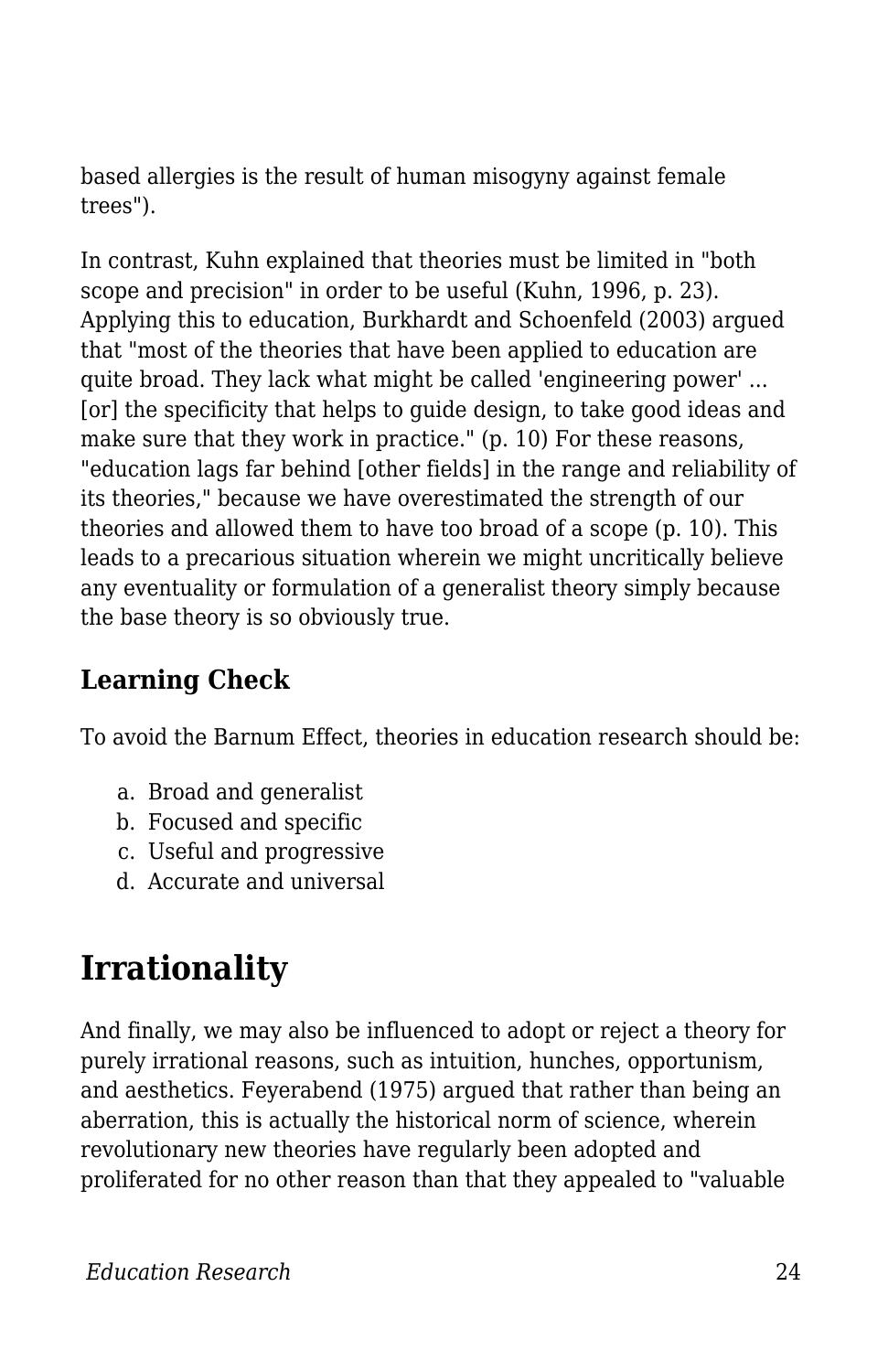weaknesses of human thinking" (p. 126), requiring researchers to utilize "propaganda, emotion, *ad hoc* hypotheses, and appeal to prejudices of all kinds" to develop them and encourage their adoption (p. 119).

To illustrate this point, Feyerabend carefully chronicled the attempts of Galileo to convince the religio-scientific community of his day that the Copernican heliocentric theory of the universe was true and that geocentric theories were false. Based on the scientific evidence available at the time, there was not a legitimate scientific reason to reject geocentric theories, especially because existing geocentric theories (like the Tychonic system) were more accurate, complete, and non-contradictory than the Copernican theory (e.g., the case of stellar parallax). The main benefit that Copernicanism had over the Tychonic system at the time was that it was simpler and more elegant, which seemed to outweigh the need for evidence and accuracy in Galileo's mind. Stellar parallax wasn't detected for more than 200 years after Galileo's death, and without that key piece of evidence, Copernicanism was less empirically accurate than existing geocentric alternatives. Yet, today, we celebrate Galileo's commitment to Copernicanism not because it was the scientifically reasonable position to hold at the time, but because he stuck to simplicity and elegance (and ended up being right) even when the evidence at the time pointed the other way.

Some philosophers of science have built upon this point and gone on to question the potential truth-value of theories altogether, making irrationality in theory adoption not only a historical reality but also a necessity. In the realm of psychology, Greenwald, Pratkanis, Leippe, and Baumgardner (1986) explained that "no theory can be proven true by empirical data" and also that it is "impossible to prove one false" (p. 226). This suggests that the quality of a theory may be based primarily on its value to humans via irrational factors, rather than its accuracy or inherent truth value.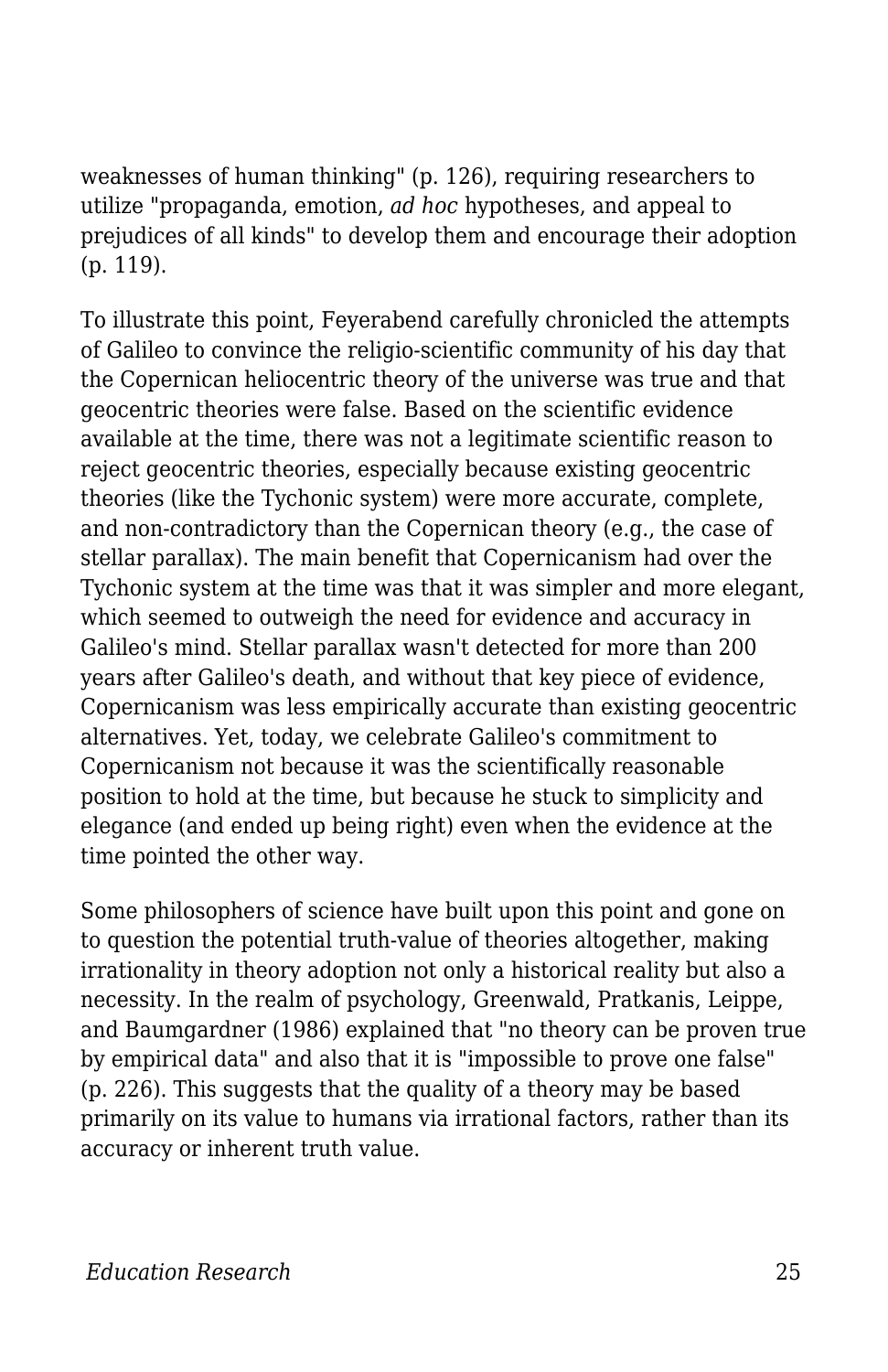In the case of learning styles, this explains why the theory has proliferated despite contradicting evidence and inconsistencies. It appeals to Feyerabend's "valuable weaknesses" or "noble prejudices" of humans by being intuitive and simple, which adopters seem to value more than research evidence.

Similar situations exist with various theories. A powerful example of this for me occurred once while attending an academic conference at Oxford University. I sat in a small audience while the presenter of a research study passionately shared his message and then, preempting any critiques or questions, flatly explained: "I know that you may argue with my theoretical stance, but I've lived it, I've experienced it, so it doesn't matter what you think." And he was right. I couldn't argue with him, not because his rationale was strong, but because he systematically rejected rationality as an expectation for theory adoption.

Though such irrational approaches to theory seem to be anti-scientific (or, at best, non-scientific), they are nonetheless prevalent in education research. A first-generation college graduate might adopt critical race theory to study a K-12 school because it resonates with his experiences as a minoritized child, not because it is the most effective way for addressing the problem he is seeking to solve. An educational technology researcher might adopt a particular technology integration model because it is depicted with simple, intuitive, and colorful graphics, not because it is logically or pragmatically superior to alternatives. Or a behavioral scientist might adopt a granting agency's preferred theory of student behavior to improve chances for funding, not because it is accurate, helpful, or meaningful for understanding student behavior.

Clearly, as humans, education researchers are influenced and motivated by many irrational factors that will lead them to adopt some theories (like those that appeal to their [noble and ignoble] prejudices) while rejecting others (like those presented with a variety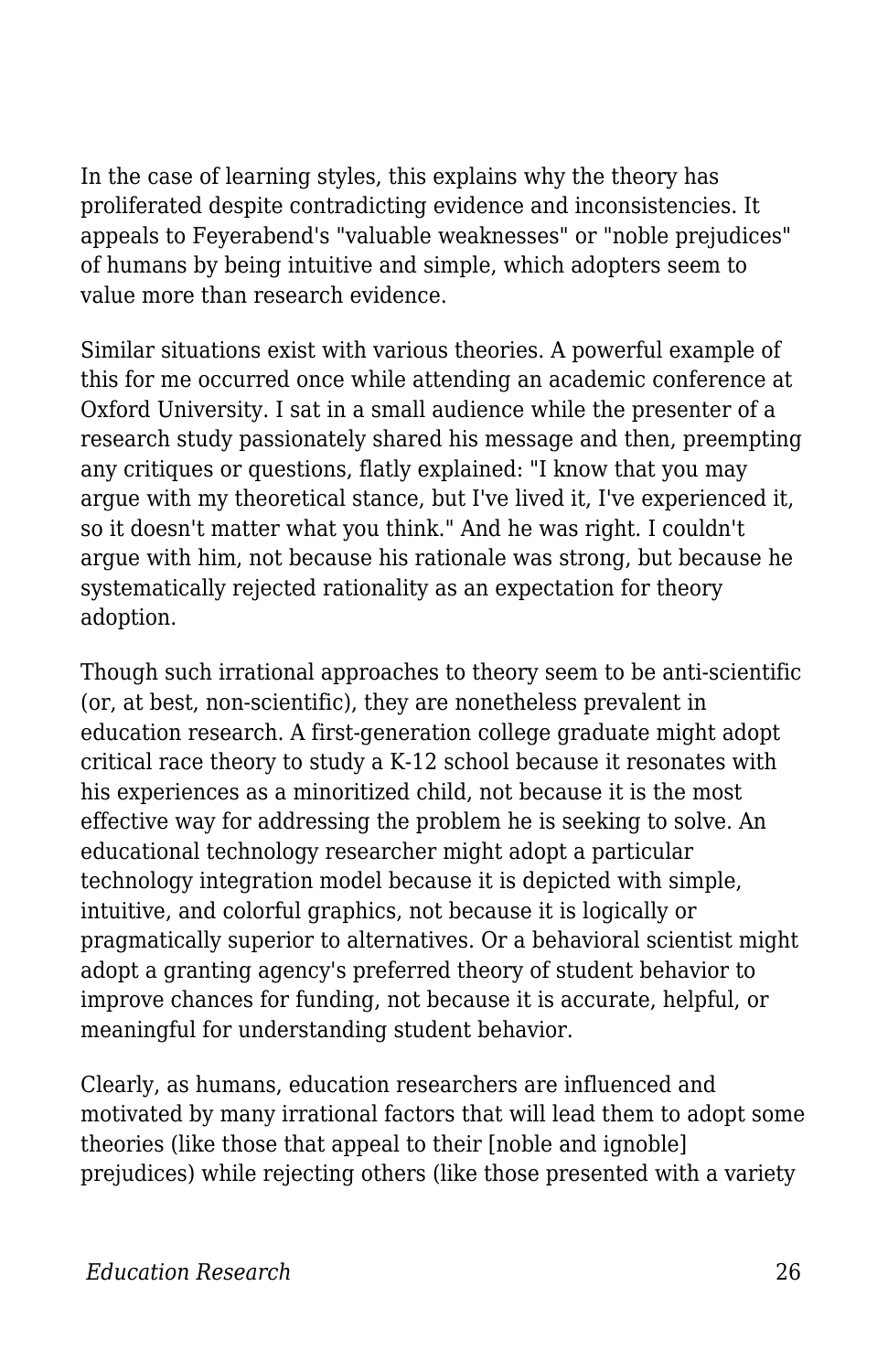of typos), but as education researchers, we should consider to what extent we should allow irrationality to guide such decision making and to what extent we should strive to be more critical and rational.

## **Good Theory**

Given all of these difficulties of theory adoption, education researchers might understandably lament "What are we to do?" Building off of Kuhn (1996), Rogers (2003), and others, I have previously outlined some considerations that may be helpful for education researchers broadly in identifying "good" theory (Kimmons, Graham, & West, 2020; Kimmons & Hall, 2016). In our current treatment, the most important of these seem to be the following: (1) clarity, (2) compatibility, (3) fruitfulness, (4) scope, and (5) ability to disprove/reject.

First, good education research theories should be clear, meaning that they are "simple and easy to understand conceptually and in practice" (Kimmons & Hall, 2016), thereby "eschewing explanations and constructs that invite confusion, misinterpretation, and 'hidden complexity'" (Kimmons, Graham, & West, 2020). The world is messy, but theories only allow us to make sense of it and to progress as a field if they themselves are clear and rigid. Clear theories can be tested against emerging evidence, reevaluated, and revised or rejected as needed. They allow for falsifiability and resist degenerative science and non-science by giving us concrete expectations.

Unclear, messy, esoteric, and amorphous theories, on the other hand, cannot be nailed down to specifics (often either in their form or in eventualities), meaning that they cannot be tested for accuracy. A theory that can be adapted to explain anything can be confirmed by anything and contradicted by nothing. Such procrustean obfuscation can be appealing to researchers who want their theories to survive no matter what the evidence actually says, but it is ultimately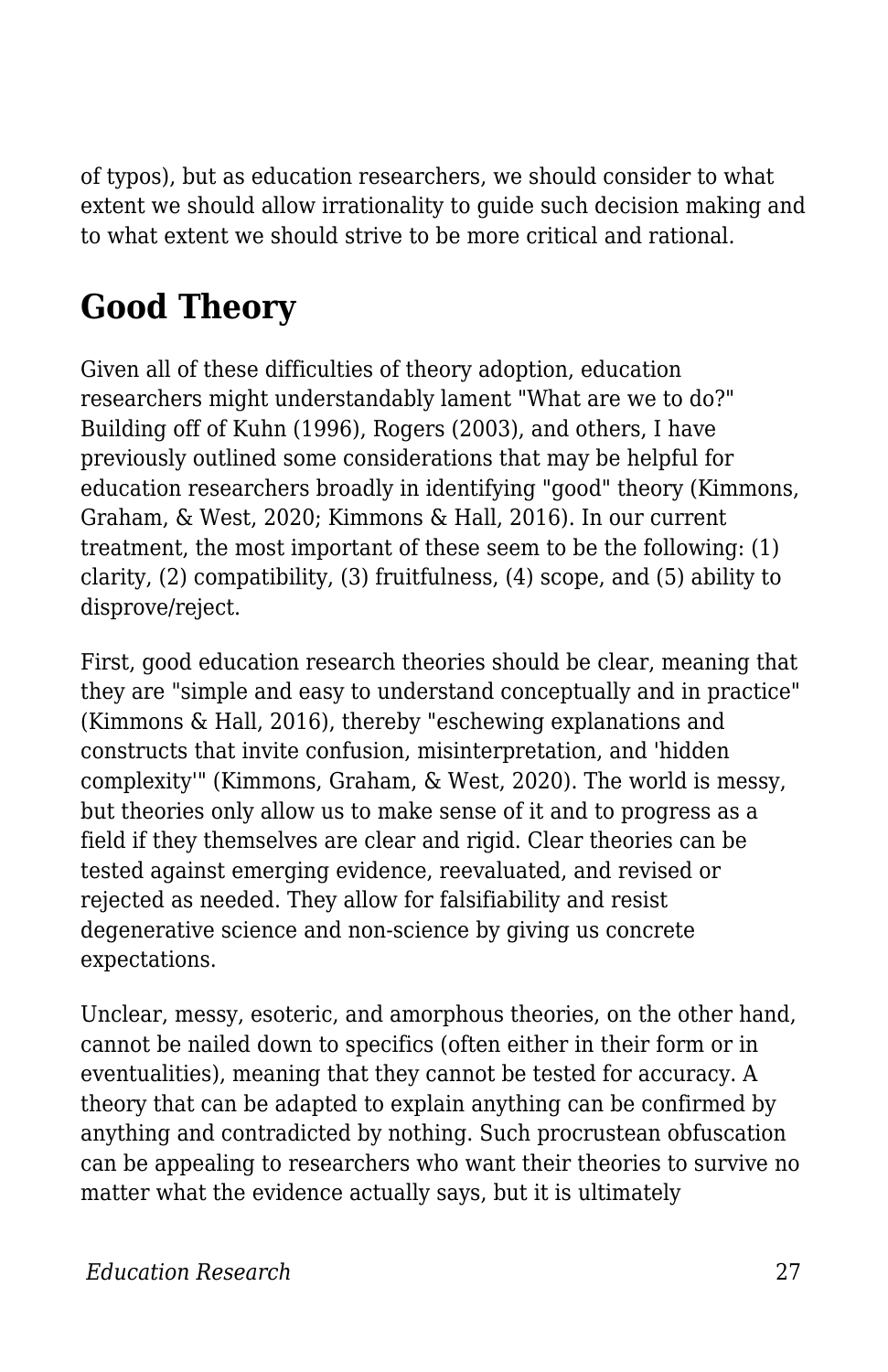detrimental to the field because it allows theories to persist far beyond their shelf-life and prevents us ever from moving past the empirical ceiling necessarily established by the theory.

Second, a good theory is compatible with good practice (Kimmons & Hall, 2016). The whole purpose of having a theory is to inform practice, but not all practice is based on theory. This means that we may have a variety of good practices in education and research that are not based on theory, but if we are ever considering a theory to inform our practice, we should at least begin by making sure that the new theory doesn't make our practice any worse. As Kuhn explained, theories are never adopted in a vacuum, but they are rather intentional shifts responding to emergent needs. Education theories come in all shapes and sizes; some are focused on design, others on understanding. Yet, in all cases, theories should always improve rather than merely replace existing ways of working. This means that there is always a comparison aspect of theory adoption in which we must ensure that by making any shift we are keeping any good practices and are only continually making our craft better.

Third, Kuhn (1977) proposed that good scientific theories should be fruitful, meaning that they should "produce new findings and discoveries," thereby helping researchers "to reach solutions to research puzzles" and to solve problems (Ivani, 2019, p. 4). As stated earlier, even a theory that is not true (or cannot be proven true) may still be useful — Newton's laws are not always true, but they are extremely useful. One way that this happens is by helping us to make predictions that come true. Another way is by helping us to make progress in other fields or areas of inquiry that are not central to the theory. Without such fruitfulness, we run the risk of falling into Lakatos's depiction of degenerative science, where all of our work focuses on merely propping up the theory rather than learning from it.

Fourth, theories should be scoped properly to be useful. Broad, sprawling theories lack the engineered precision necessary to actually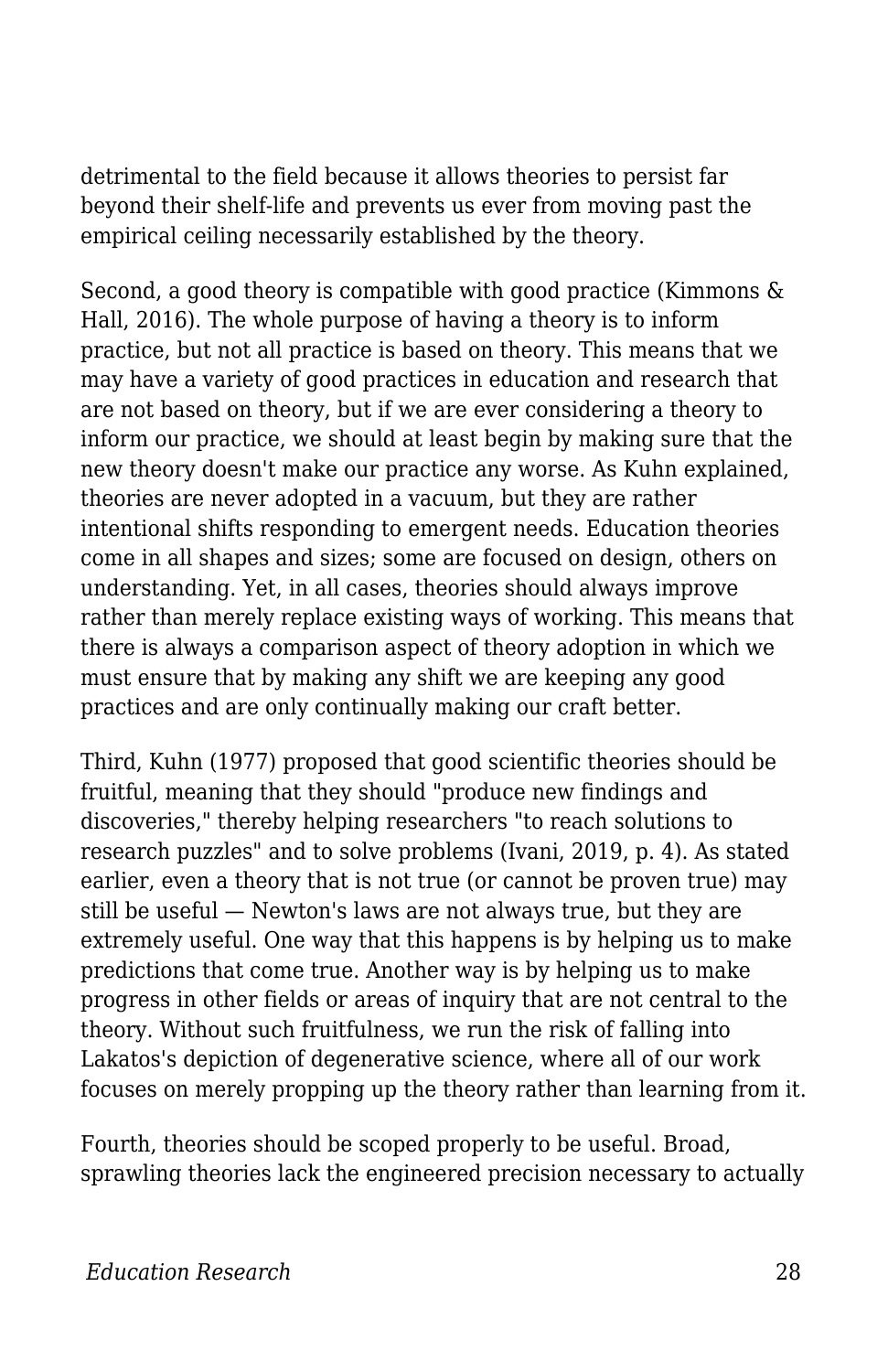inform action, and they persist not because they are strong, by having a solid, finite backbone, but because they are weak, attempting to amorphously ooze into vast realms of human experience so that we can see them everywhere without actually learning anything.

And finally, adopting a theory should never be a terminal decision. That is, we should always operate on the assumption that any theory might be wrong or that there might come a time when it is no longer the most useful way of approaching our problems. We should be willing to reject any theory, given sufficient evidence and alternative ways of approaching our problems, rather than holding onto it with cult-like fanaticism. Theories are supposed to be our tools, not our masters. They serve us; we do not serve them. A fanatic might point to their unwillingness to reject a broken or unhelpful theory as a sign of heroic conviction, but in actuality, such an approach only stymies our collective progress toward addressing education problems that we all want to solve.

### **References**

Burkhardt, H., & Schoenfeld, A. H. (2003). Improving educational research: Toward a more useful, more influential, and better-funded enterprise. *Educational Researcher, 32*(9), 3-14.

Coffield, F., Moseley, D., Hall, E., & Ecclestone, K. (2004). *Learning styles and pedagogy in post-16 learning: A systematic and critical review*. London: Learning and Skills Research Centre.

Feyerabend, P. K. (1975). *Against method: Outline of an anarchistic theory of knowledge*. London: Verso.

Glaser, B. G., & Strauss, A. L. (2017). *The discovery of grounded theory: Strategies for qualitative research*. New York: Routledge.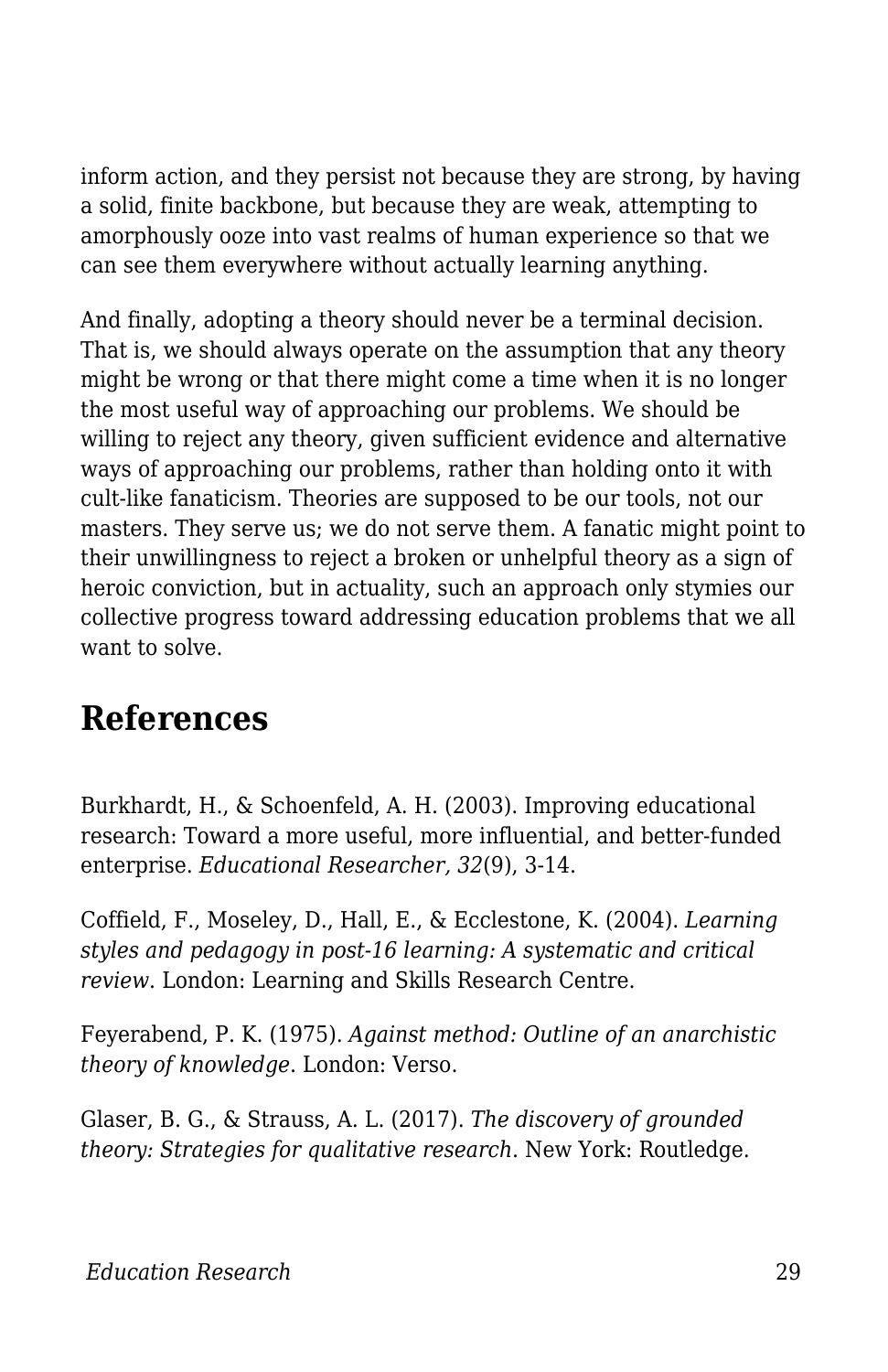Greenwald, A. G., Pratkanis, A. R., Leippe, M. R., & Baumgardner, M. H. (1986). Under what conditions does theory obstruct research progress? *Psychological Review, 93*(2), 216.

Husmann, P. R., & O'Loughlin, V. D. (2019). Another nail in the coffin for learning styles? Disparities among undergraduate anatomy students' study strategies, class performance, and reported VARK learning styles. *Anatomical Sciences Education, 12*(1), 6-19.

Ivani, S. (2019). What we (should) talk about when we talk about fruitfulness. *European Journal for Philosophy of Science, 9*(1), 4.

Kimmons, R., & Hall, C. (2016). Emerging technology integration models. In G. Veletsianos (Ed.), Emergence and innovation in digital learning: Foundations and applications. Edmonton, AB: Athabasca University Press.

Kimmons, R., Graham, C., & West, R. (2020). The PICRAT model for technology integration in teacher preparation. *Contemporary Issues in Technology and Teacher Education, 20*(1).

Kraemer, D. J., Rosenberg, L. M., & Thompson-Schill, S. L. (2009). The neural correlates of visual and verbal cognitive styles. *Journal of Neuroscience, 29*(12), 3792-3798.

Kuhn, T. S. (1977). Objectivity, value judgement, and theory choice. In T. S. Kuhn (ed.), *The essential tension. Selected studies in scientific tradition and change* (pp. 320–339). Chicago: University of Chicago Press

Kuhn, T. S. (1996). *The structure of scientific revolutions* (3rd ed.). Chicago, IL: The University of Chicago Press.

Lakatos, I. (1974). *Science and Pseudoscience*. In G. Vesey (ed.), *Philosophy in the open.* Open University Press.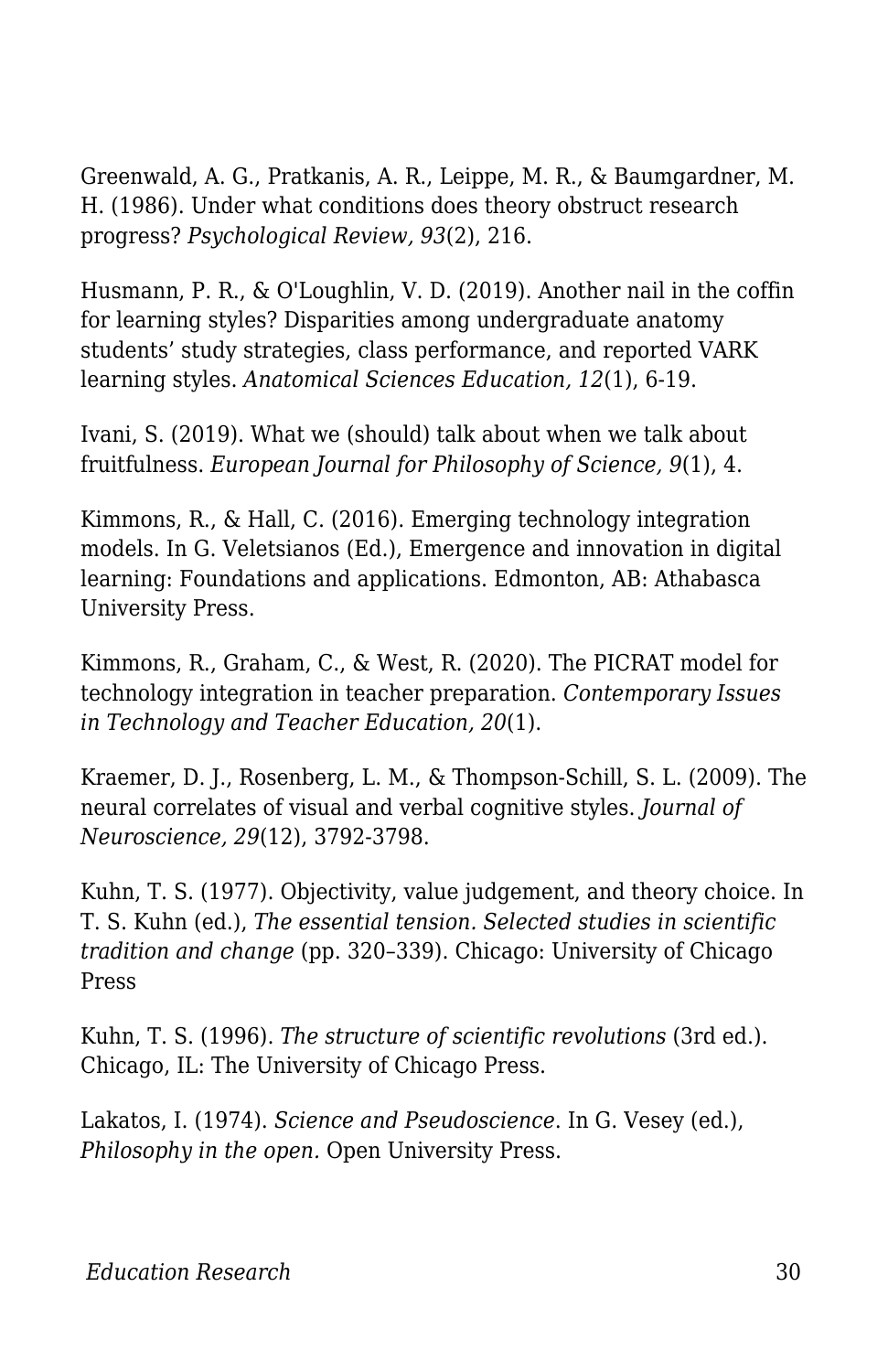MacKay, D. G. (1988). Under what conditions can theoretical psychology survive and prosper? Integrating the rational and empirical epistemologies. *Psychological Review, 95*(4), 559–565. https://doi.org/10.1037/0033-295X.95.4.559

Macdonald, K., Germine, L., Anderson, A., Christodoulou, J., & McGrath, L. M. (2017). Dispelling the myth: Training in education or neuroscience decreases but does not eliminate beliefs in neuromyths. *Frontiers in Psychology, 8*, 1314.

Mercer, D. (2016). Why Popper can't resolve the debate over global warming: Problems with the uses of philosophy of science in the media and public framing of the science of global warming. *Public Understanding of Science, 27*(2). doi:10.1177/0963662516645040

Mulkay, M., & Gilbert, G. N. (1981). Putting philosophy to work: Karl Popper's influence on scientific practice. *Philosophy of the Social Sciences, 11*(3). <http://doi.org/10.1177/0963662516645040>

Newton, P. M., & Miah, M. (2017). Evidence-based higher education — Is the learning styles 'myth' important? *Frontiers in Psychology, 8*, 444.

Pashler, H., McDaniel, M., Rohrer, D., & Bjork, R. (2008). Learning styles: Concepts and evidence. *Psychological Science in the Public Interest, 9*(3), 105-119.

Popper, K. (1959). *The logic of scientific discovery*. Routledge.

Rogers, E. M. (2003). *Diffusion of innovations*. New York, NY: Free Press.

Willingham, D. T. (2012). *When can you trust the experts? How to tell good science from bad in education*. San Francisco: Jossey-Bass.

Willingham, D. T., Hughes, E. M., & Dobolyi, D. G. (2015). The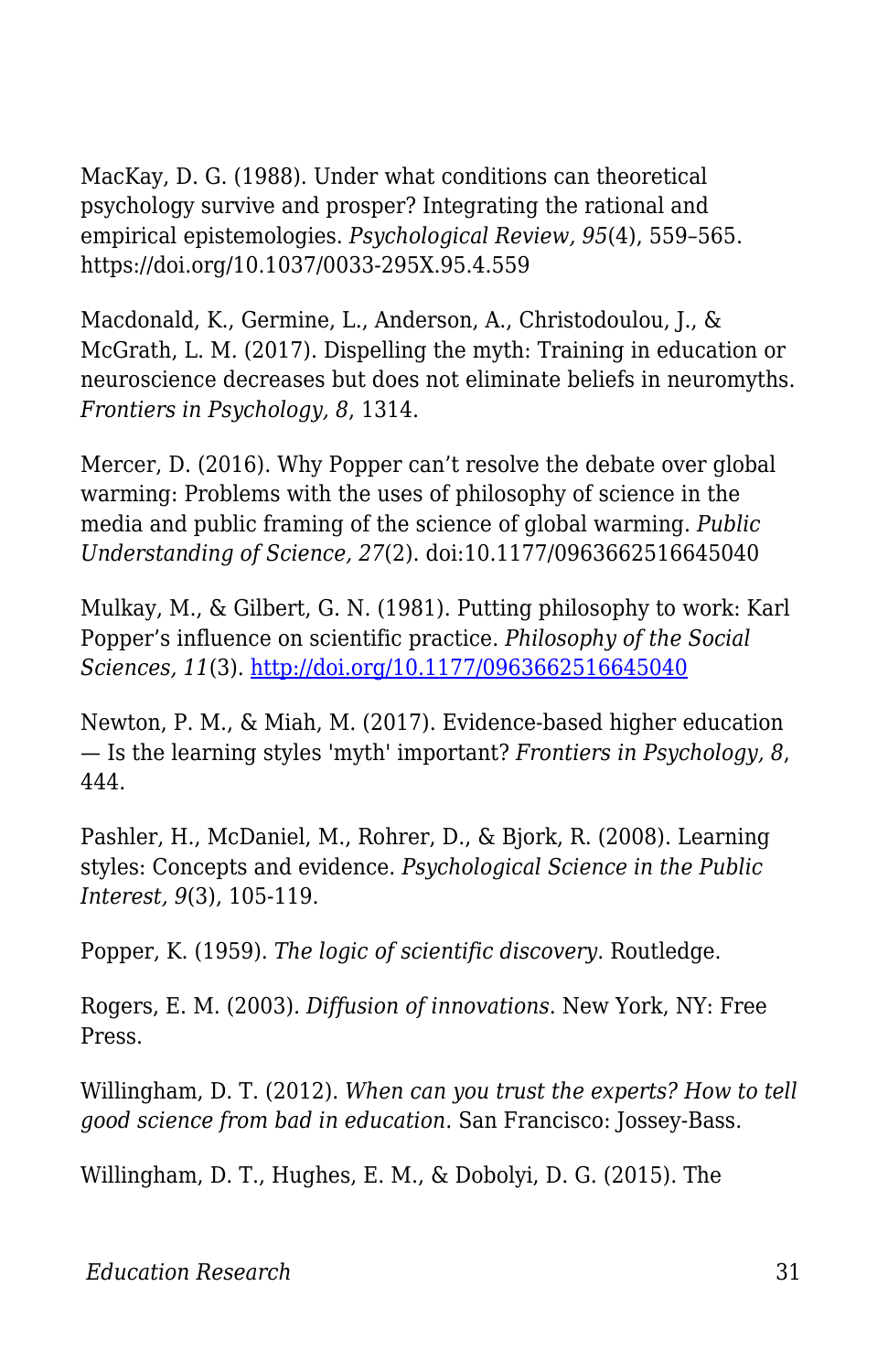scientific status of learning styles theories. *Teaching of Psychology, 42*(3), 266-271.